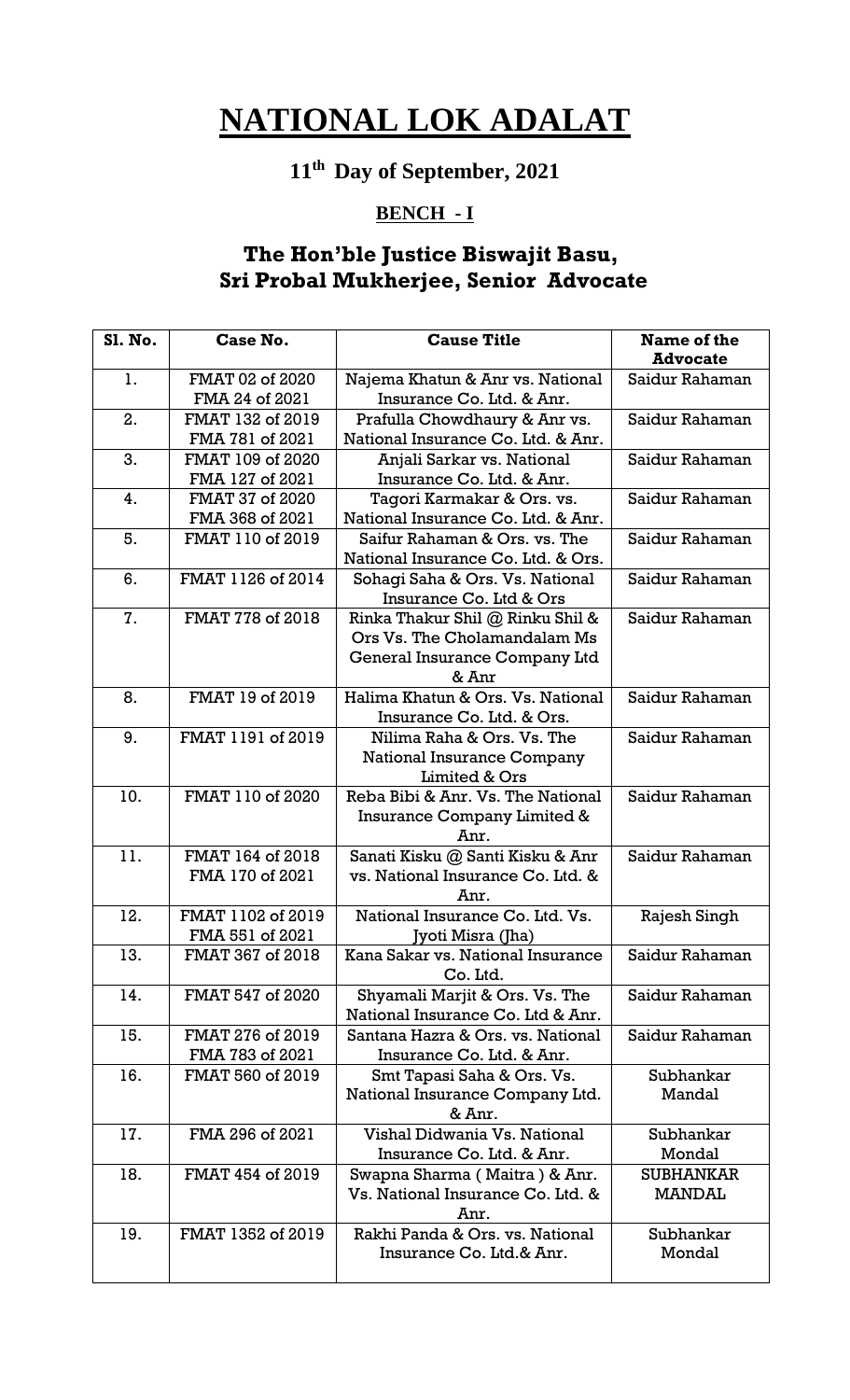| 20. | FMAT 101 of 2020  | Goutam Chowdhury & Ors. vs.                                           | Subhankar               |
|-----|-------------------|-----------------------------------------------------------------------|-------------------------|
|     | FMA 20 of 2021    | National Insurance Co. Ltd. & Anr.                                    | Mondal                  |
| 21. | FMA 487 of 2021   | Tapas Koley vs. National                                              | Subhankar               |
|     |                   | Insurance Co. Ltd.                                                    | Mondal                  |
| 22. | FMAT 1122 of 2019 | Gurupada Ghosh vs. National                                           | Subhankar               |
|     |                   | Insurance Co. Ltd.                                                    | Mondal                  |
| 23. | FMAT 257 of 2020  | Gita @ Dipana Das & Ors. vs.                                          | <b>Muktokesh Das</b>    |
|     |                   | National Insurance Co. Ltd. & Anr.                                    |                         |
| 24. | FMAT 915 of 2018  | Sudhamoy Santra & Anr. vs.                                            | <b>Muktokesh Das</b>    |
|     |                   | National Insurance Co. Ltd. & Anr.                                    |                         |
| 25. | FMAT 1316 of 2017 | Forjan Sk vs. National Insurance                                      | <b>Muktokesh Das</b>    |
|     |                   | Co. Ltd. & Anr.                                                       |                         |
|     |                   |                                                                       |                         |
| 26. | FMAT 338 of 2021  | Saraswati Dutta & Anr. vs.                                            | <b>Muktokesh Das</b>    |
|     |                   | National Insurance Co. Ltd. & Anr.                                    |                         |
| 27. | FMAT 315 of 2016  | Mou Biswas vs. Prabir Saha & Anr.                                     | <b>Muktokesh Das</b>    |
| 28. | FMAT 235 of 2018  | Sandip Talapatra vs. National                                         | <b>Muktokesh Das</b>    |
|     | FMA 148 of 2019   | Insurance Co. Ltd.                                                    |                         |
| 29. | FMAT 1212 of 2016 | Ramesh Ch. Biswas @ Ramesh                                            | <b>Muktokesh Das</b>    |
|     |                   | Biswas vs. National Insurance Co.                                     |                         |
|     |                   | Ltd(Divisional Officer) & Anr.                                        |                         |
| 30. | FMAT 128 of 2017  | Hirendranath Das vs. The Branch                                       | <b>Muktokesh Das</b>    |
|     |                   | Manager National Insurance Co.                                        |                         |
|     |                   | Ltd. & Anr.                                                           |                         |
| 31. | FMAT 1256 of 2018 | Biltu Adhikary vs. National                                           | <b>Muktokesh Das</b>    |
|     |                   | Insurance Co. Ltd. & Anr.                                             |                         |
| 32. | FMAT 1285 of 2019 | Maya Saha vs. National Insurance                                      | <b>Muktokesh Das</b>    |
|     |                   | Co. Ltd. & Anr.                                                       |                         |
| 33. | FMAT 335 of 2021  | Shantana Halder & Ors. vs.                                            | <b>Muktokesh Das</b>    |
|     | FMA 678 of 2021   | National Insurance Co. Ltd. & Anr.                                    |                         |
| 34. | FMA 577 of 2017   | Dipa Sarkar & Ors. vs. Raj Kumar                                      | <b>Muktokesh Das</b>    |
|     |                   | Halder & Anr.                                                         |                         |
| 35. | FMAT 336 of 2021  | Rabi Pandit vs. National Insurance                                    | <b>Muktokesh Das</b>    |
|     | FMA 679 of 2021   | Co. Ltd. & Ors.                                                       |                         |
| 36. | FMAT 325 of 2021  | Gita Pandit vs. National Insurance                                    | <b>Muktokesh Das</b>    |
|     | FMA 690 of 2021   | Co. Ltd. & Ors.                                                       |                         |
| 37. | FMAT 337 of 2021  | Chayna Durlabh & Ors. vs.                                             | <b>Muktokesh Das</b>    |
|     | FMA 680 of 2021   | National Insurance Co. Ltd. & Anr.                                    |                         |
| 38. | FMAT 48 of 2021   | Mousumi Sarkar (Das) & Ors. vs.                                       | <b>Muktokesh Das</b>    |
|     | FMA 201 of 2021   | National Insurance Co. Ltd. & Anr.                                    |                         |
| 39. | FMAT 450 of 2021  | Sukla Gangaputra & Ors. vs. The                                       | <b>Muktokesh Das</b>    |
|     |                   | Divisional Manager, National                                          |                         |
|     |                   | Insurance Co. Ltd. & Anr.                                             |                         |
| 40. | FMAT 73 of 2021   | Prabhas Mondal vs. National                                           | Muktokesh Das           |
|     | FMA 301 of 2021   | Insurance Co. Ltd. & Anr.                                             |                         |
| 41. | FMA 3832 of 2016  | Mir Atikulla & Ors. Vs. National                                      | Jayanta Kumar           |
|     |                   | Insurance Co. Ltd. & Anr.                                             | Mondal                  |
| 42. | FMA 488 of 2013   | Suchitra Samanta & Ors. Vs.                                           | Jayanta Kumar           |
|     |                   | National Insurance Co. Ltd. & Anr.                                    | Mondal                  |
| 43. | FMA 2060 of 2018  | Chandana Maity (Adhikary) Vs.                                         | Jayanta Kumar           |
| 44. | FMA 131 of 2021   | National Insurance Co. Ltd. & Anr.<br>Akhera Bibi & Ors. Vs. National | Mondal                  |
|     |                   | Insurance Co. Ltd. & Anr.                                             | Jayanta Kumar<br>Mondal |
| 45. | FMA 175 of 2021   | Sindhurani Mahato @ Sindhurani                                        |                         |
|     |                   | Mahata & Anr. Vs. National                                            | Jayanta Kumar<br>Mondal |
|     |                   | Insurance Co. Ltd. & Anr.                                             |                         |
| 46. | FMA 1356 of 2013  | Tilaka Mondal & Ors. Vs. National                                     | Jayanta Kumar           |
|     |                   | Insurance Co. Ltd. & Anr.                                             | Mondal                  |
| 47. | FMA 575 of 2020   | Jhuma Sarkar & Anr. Vs. National                                      | Jayanta Kumar           |
|     |                   | Insurance Co. Ltd. & Ors.                                             | Mondal                  |
|     |                   |                                                                       |                         |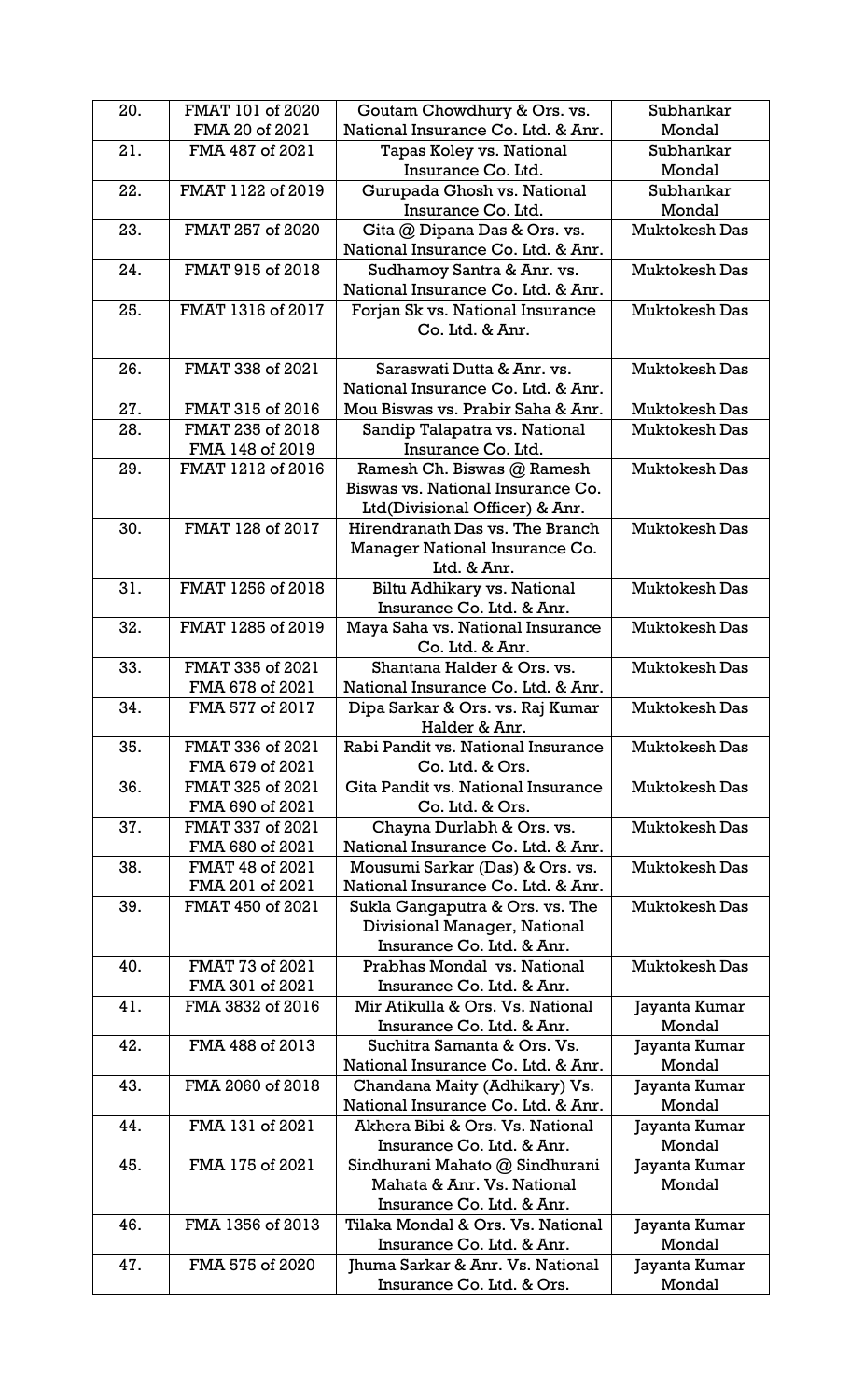| 48. | FMAT 416 of 2019  | Marjina Bibi & Ors. Vs. National   | Jayanta Kumar<br>Mondal |
|-----|-------------------|------------------------------------|-------------------------|
|     |                   | Insurance Co. Ltd. & Anr.          |                         |
| 49. | FMAT 1169 of 2019 | Sampa Dolai Vs. National           | Jayanta Kumar           |
|     |                   | Insurance Co. Ltd. & Anr.          | Mondal                  |
| 50. | FMAT 376 of 2021  | Mangal hemrom & Ors. Vs.           | Jayanta Kumar           |
|     | FMA 850 of 2021   | National Insurance Co. Ltd. & Ors. | Mondal                  |
| 51. | FMAT 340 of 2019  | Bimala Nayek & Ors. Vs. National   | Jayanta Kumar           |
|     | FMA 849 of 2021   | Insurance Co. Ltd. & Anr.          | Mondal                  |
| 52. | FMAT 227 of 2016  | Smt. Chayna Sen & Ors. Vs.         | Jayanta Kumar           |
|     |                   | National Insurance Co. Ltd. & Ors. | Mondal                  |
| 53. | FMA 527 of 2018   | Sudebi Mondal & Anr. Vs.           | Jayanta Kumar           |
|     |                   | National Insurance Co. Ltd. & Anr. | Mondal                  |
| 54. | FMA 211 of 2021   | Sonali Dey & Ors. Vs. National     | Jayanta Kumar           |
|     |                   | Insurance Co. Ltd. & Anr.          | Mondal                  |
| 55. | FMA 1895 of 2014  | Shakhina Bibi @ Baby Khatun &      | Jayanta Kumar           |
|     |                   | Ors. Vs. National Insurance Co.    | Mondal                  |
|     |                   | Ltd. & Anr.                        |                         |
|     |                   |                                    |                         |
| 56. | FMA 600 of 2018   | Mani Gain @ Money Gayen &          | Jayanta Kumar           |
|     |                   | Ors. Vs. National Insurance Co.    | Mondal                  |
|     |                   | Ltd. & Anr.                        |                         |
| 57. | FMA 1475 of 2017  | Daktari Mudi & Ors. Vs. National   | Jayanta Kumar           |
|     |                   | Insurance Co. Ltd. & Anr.          | Mondal                  |
| 58. | FMA 261 of 2012   | Khataja Bibi @ Khoteja Bibi &      | Jayanta Kumar           |
|     |                   | Anr. Vs. National Insurance Co.    | Mondal                  |
|     |                   | Ltd. & Anr.                        |                         |
| 59. | FMA 193 of 2011   | Bhagawati Prasad Khowala @         | Jayanta Kumar           |
|     |                   | Bhagawati Khowala & Anr. Vs.       | Mondal                  |
|     |                   | National Insurance Co. Ltd. & Anr. |                         |
| 60. | FMA 258 of 2017   | National Insurance Co. Ltd. Vs.    |                         |
|     |                   | Rambha Debi Tiwari & Ors.          | Rajesh Singh            |
|     |                   |                                    |                         |
| 61. | FMAT 1307 of 2016 | Sannyashi Biswas Vs. National      | <b>Muktokesh Das</b>    |
|     |                   | Insurance Co. Ltd. & Anr.          |                         |
| 62. | FMAT 1314 of 2019 | Swapan Das Vs. National            | <b>Muktokesh Das</b>    |
|     |                   | Insurance Co. Ltd. & Anr.          |                         |
| 63. | FMAT 1290 of 2019 | Prabhash Mondal Vs. National       | <b>Muktokesh Das</b>    |
|     |                   | Insurance Co. Ltd.                 |                         |
| 64. | FMAT 404 of 2017  | Nikhil Ghosh Vs. Division          | <b>Muktokesh Das</b>    |
|     |                   | Manager, National Insurance Co.    |                         |
|     |                   | Ltd. & Ors.                        |                         |
| 65. | FMAT 428 of 2019  | Ratan Ghosh Vs. National           | <b>Muktokesh Das</b>    |
|     |                   | Insurance Co. Ltd. & Anr.          |                         |
| 66. | FMAT 1220 of 2015 | Babaram Joarder Vs. Jagannath      | <b>Muktokesh Das</b>    |
|     |                   | Saha & Anr.                        |                         |
| 67. | FMA 643 of 2021   | National Insurance Co. Ltd. Vs.    | Parimal Kumar           |
|     |                   | Kantish Halder & Anr.              | Pahari                  |
| 68. | FMAT 587 of 2019  | Ayesha Bibi Mondal & Anr. Vs.      | <b>Muktokesh Das</b>    |
|     |                   | National Insurance Co. Ltd. & Anr. |                         |
| 69. | FMAT 625 of 2015  | National Insurance Co. Ltd. Vs.    | Saibalendu              |
|     |                   | Muslem Ali Bag @ Muslem Bag &      | Bhowmick                |
|     |                   | Ors.                               |                         |
| 70. | FMAT 986 of 2017  | Subarna Mondal & Anr. Vs.          | <b>Muktokesh Das</b>    |
|     |                   | National Insurance Co. Ltd. & Anr. |                         |
| 71. | FMAT 802 of 2016  | Karim Mondal & Anr. Vs. National   | Amit Ranjan Roy         |
|     |                   | Insurance Co. Ltd. & Anr.          |                         |
| 72. | FMAT 148 of 2016  | Mallika Biswas & Anr. Vs.          | Amit Ranjan Roy         |
|     |                   | National Insurance Co. Ltd. & Anr. |                         |
| 73. | FMAT 875 of 2019  | Jhumur Sahoo & Anr. Vs. National   | Amit Ranjan Roy         |
|     |                   | Insurance Co. Ltd. & Anr.          |                         |
|     |                   |                                    |                         |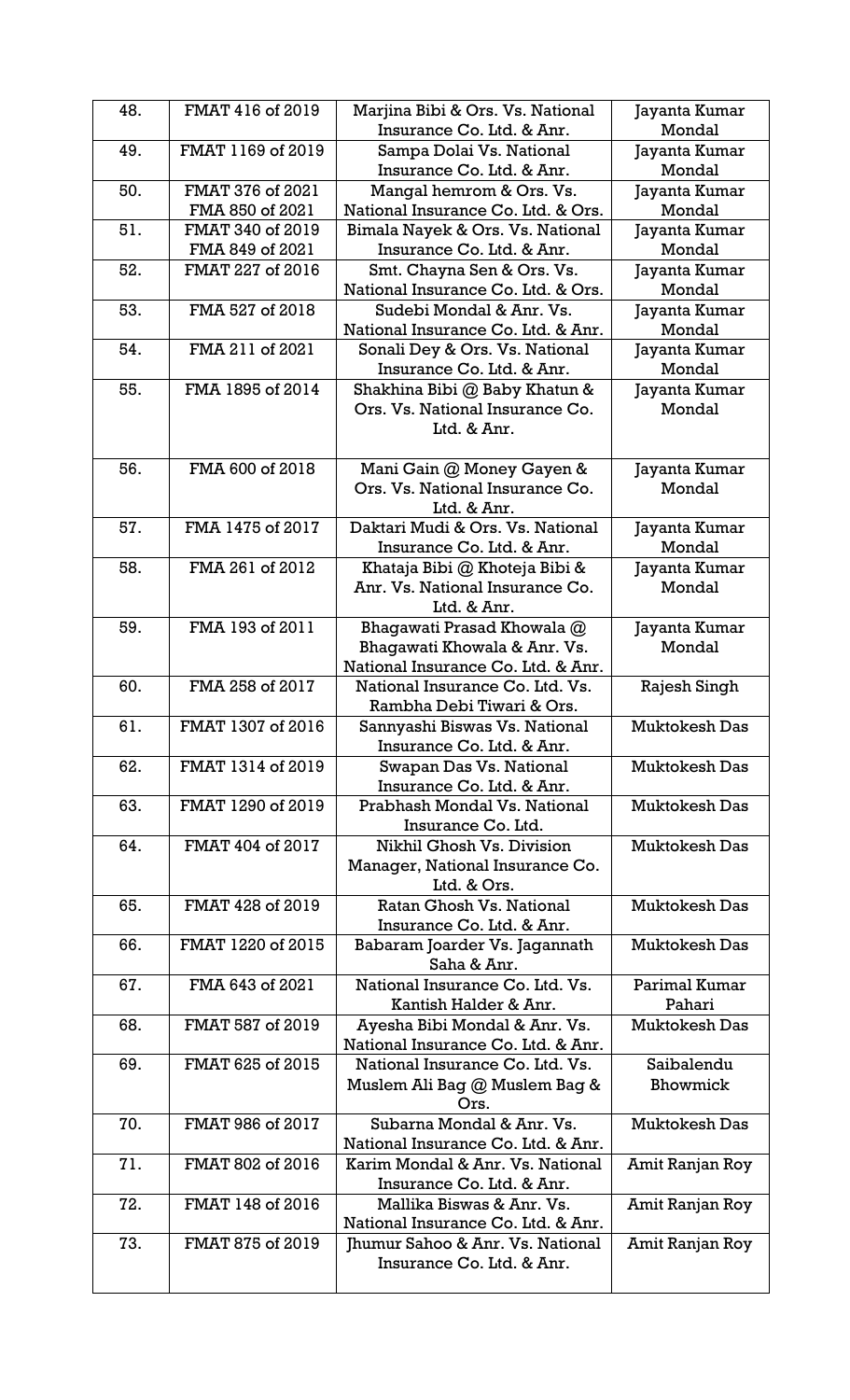| 74. | FMAT 175 of 2019  | Krishna Pattanayek (Bera) & Anr.   | Amit Ranjan Roy      |
|-----|-------------------|------------------------------------|----------------------|
|     |                   | Vs. National Insurance Co. Ltd. &  |                      |
|     |                   | Anr.                               |                      |
| 75. | FMAT 418 of 2020  | Tapan Maity & Anr. Vs. National    | Amit Ranjan Roy      |
|     |                   | Insurance Co. Ltd., Haldia & Anr.  |                      |
| 76. | FMAT 891 of 2017  | Pinki Das & Ors. Vs. National      | Amit Ranjan Roy      |
|     |                   | Insurance Co. Ltd. & Anr.          |                      |
| 77. | FMAT 1028 of 2016 | Chandana Jana & Anr. Vs.           | Amit Ranjan Roy      |
|     |                   | National Insurance Co. Ltd. & Anr. |                      |
| 78. | FMAT 855 of 2015  | Champa Mukherjee & Anr. Vs.        | Amit Ranjan Roy      |
|     |                   | National Insurance Co. Ltd. & Anr. |                      |
| 79. | FMAT 1257 of 2016 | Chabirani Sau Vs. National         | Amit Ranjan Roy      |
|     |                   | Insurance Co. Ltd.                 |                      |
| 80. | FMAT 13 of 2020   | Laku @ Lakubuddin Sk Vs.           | Amit Ranjan Roy      |
|     | FMA 100 of 2021   | National Insurance Co. Ltd. & Anr. |                      |
| 81. | FMAT 1012 of 2016 | Sudhanghsu Ghosh Vs. National      | <b>Muktokesh Das</b> |
|     |                   | Insurance Co. Ltd.                 |                      |
| 82. | FMA 3866 of 2016  | National Insurance Co. Ltd. Vs.    | Kisen Kr. Agarwal    |
|     |                   | Shipra Das & Ors.                  |                      |
| 83. | FMA 981 of 2016   | National Insurance Co. Ltd. Vs.    | Rajesh Singh         |
|     |                   | Sushbala Pahan                     |                      |
| 84. | FMAT 1358 of 2019 | Ujjal Kumar Barman Vs. National    | Saidur Rahaman       |
|     |                   | Insurance Co. Ltd.                 |                      |
| 85. | FMAT 464 of 2016  | National Insurance Co. Ltd. Vs.    | <b>KKDas</b>         |
|     | FMA 3612 of 2016  | Md. Lutfar Rahaman & Ors.          |                      |
|     |                   |                                    |                      |
| 86. | FMAT 365 of 2018  | Manjuyara Begum (Bewa) & Ors.      | Saidur Rahaman       |
|     |                   | Vs. National Insurance Co. Ltd. &  |                      |
|     |                   | Ors.                               |                      |
| 87. | FMAT 942 of 2018  | Adari Singha & Ors. Vs. National   | Saidur Rahaman       |
|     |                   | Insurance Co. Ltd. & Anr.          |                      |
| 88. | FMAT 779 of 2018  | Haripriya Das & Ors. Vs. National  | Saidur Rahaman       |
|     | FMA 192 of 2019   | Insurance Co. Ltd. & Anr.          |                      |
| 89. | FMA 506 of 2014   | Sandhya Sengupta Vs. National      | Saidur Rahaman       |
|     |                   | Insurance Co. Ltd. & Anr.          |                      |
| 90. | FMAT 1208 of 2013 | Joydeep Dutta Vs. National         | Saidur Rahaman       |
|     |                   | Insurance Co. Ltd. & Anr.          |                      |
| 91. | FMAT 594 of 2014  | Sipra Das & Anr. Vs. National      | Saidur Rahaman       |
|     |                   | Insurance Co. Ltd. & Anr.          |                      |
| 92. | FMAT 903 of 2014  | Keramat Ali Sk. Vs. National       | Saidur Rahaman       |
|     |                   | Insurance Co. Ltd. & Ors.          |                      |
| 93. | FMAT 1357 of 2014 | Pampa Bairagi & Anr. Vs. National  | Saidur Rahaman       |
|     |                   | Insurance Co. Ltd. & Anr.          |                      |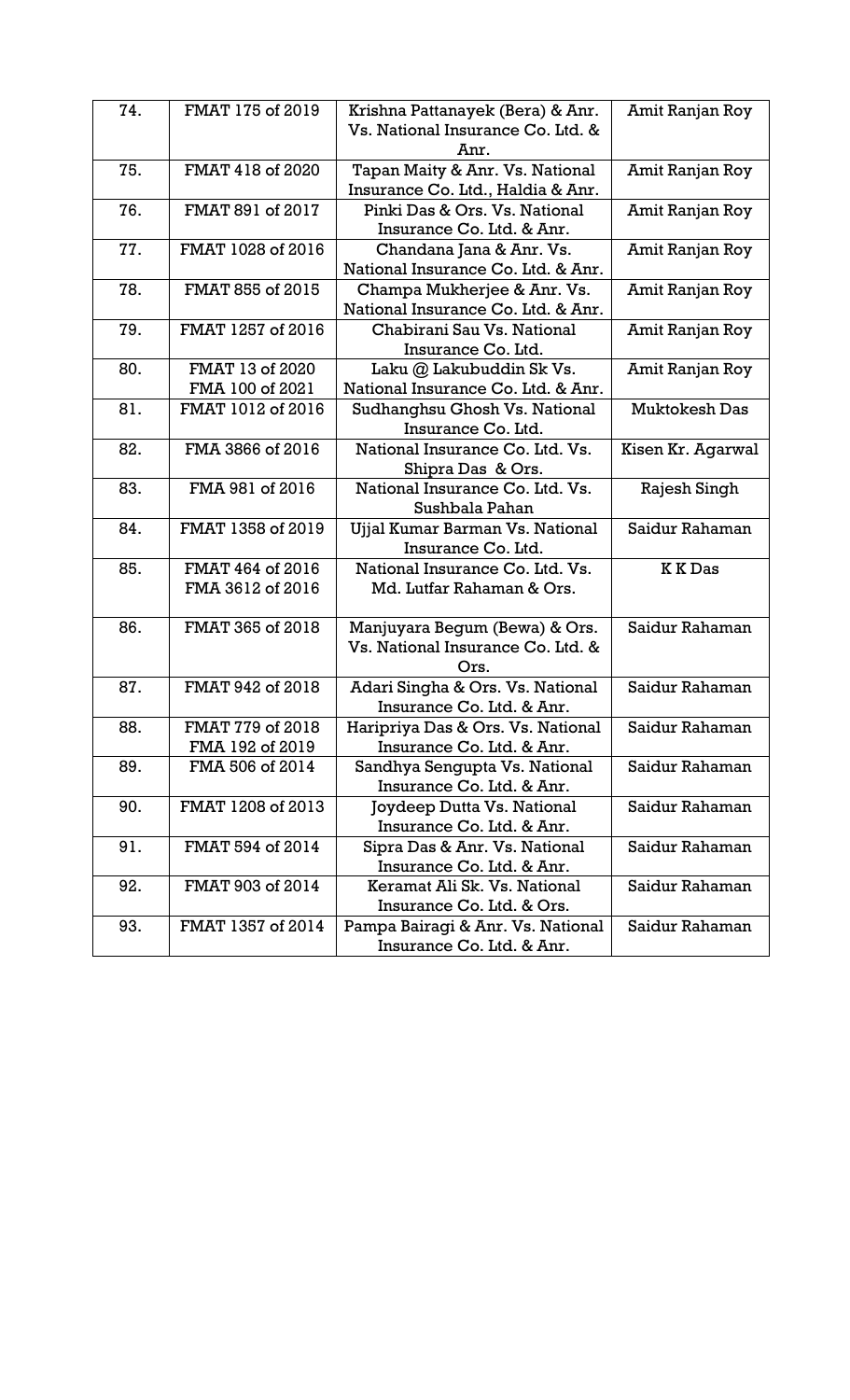## **11th Day of September, 2021**

#### **BENCH - II**

### **The Hon'ble Justice Amrita Sinha, Smt. Chandreyi Alam, Learned Advocate**

| <b>S1. No.</b> | Case No.          | <b>Cause Title</b>                                                                              | Name of the             |
|----------------|-------------------|-------------------------------------------------------------------------------------------------|-------------------------|
|                |                   |                                                                                                 | <b>Advocate</b>         |
| 1.             | FMAT 1311 of 2019 | Fazila Bibi Biswas Vs. Oriental<br>Insurance Co. Ltd.                                           | <b>Muktokesh Das</b>    |
| 2.             | FMAT 310 of 2021  | Gurudashi Halder & Ors. Vs. The<br><b>Branch Manager, Oriental</b><br>Insurance Co. Ltd. & Ors. | <b>Muktokesh Das</b>    |
| 3.             | FMAT 309 of 2021  | Sonali Ghosh & Ors. Vs. The<br>General Insurance Co. Ltd. &<br>Anr.                             | Muktokesh Das           |
| 4.             | FMAT 331 of 2021  | Dayal Biswas Vs. The Branch<br>Manager, Oriental Insurance Co.<br>Ltd. & Anr.                   | <b>Muktokesh Das</b>    |
| 5.             | FMAT 199 of 2018  | Chakina Bibi Mallick & Ors. Vs.<br>Oriental Insurance Co. Ltd. &<br>Anr.                        | <b>Muktokesh Das</b>    |
| 6.             | FMAT 258 of 2020  | Shambhu Roy Vs. Oriental<br>Insurance Co. Ltd. Berhampore<br>Br. & Anr.                         | <b>Muktokesh Das</b>    |
| 7.             | FMAT 997 of 2017  | Archana Biswas (Byapari) Vs.<br>The Manager, The Oriental<br>Insurance Co. Ltd. & Anr.          | <b>Muktokesh Das</b>    |
| 8.             | FMAT 739 of 2016  | Tapas Barui Vs. Oriental<br>Insurance Co. Ltd. & Anr.                                           | <b>Muktokesh Das</b>    |
| 9.             | FMA 902 of 2018   | Subhajit Ghosh Vs. Oriental<br>Insurance Co. Ltd. & Anr.                                        | Jayanta Kumar<br>Mondal |
| 10.            | FMAT 1314 of 2005 | Oriental Insurance Company Ltd.<br>Vs. Budhi Biswas & Anr.                                      | Om Prakash<br>Chowdhury |
| 11.            | FMAT 639 of 2011  | Oriental Insurance Company Ltd.<br>Vs. Abhiram Hazra & Anr.                                     | Samindra Kr. Das        |
| 12.            | FMA 205 of 2011   | Oriental Insurance Company Ltd.<br>Vs. Rekha Gope & Ors.                                        | Sanjoy Paul             |
| 13.            | FMA 2849 of 2015  | Sabita Mondal & Ors. Vs.<br>Oriental Insurance Company Ltd.<br>& Anr.                           | Jayanta Kumar<br>Mondal |
| 14.            | FMA 73 of 2012    | Uma Saha & Ors. Oriental<br>Insurance Company Ltd.& Anr.                                        | Jayanta Kumar<br>Mondal |
| 15.            | FMA 3205 of 2016  | Shanati Devi & Ors. Vs. Oriental<br>Insurance Company Ltd. & Ors.                               | Jayanta Kumar<br>Mondal |
| 16.            | FMA 3228 of 2015  | Kajal Rani Saha Vs. Oriental<br>Insurance Company Ltd. & Ors.                                   | Jayanta Kumar<br>Mondal |
| 17.            | FMAT 687 of 2016  | Ashura Bibi & Ors. Vs. Oriental<br>Insurance Company Ltd. & Anr.                                | Jayanta Kumar<br>Mondal |
| 18.            | FMAT 1124 of 2011 | Nadira & Anr. Vs. Oriental<br>Insurance Company Ltd. & Anr.                                     | Jayanta Kumar<br>Mondal |
| 19.            | FMA 583 of 2020   | Minor Anurag Sarkhel & Anr. Vs.<br>Oriental Insurance Company Ltd.<br>& Ors.                    | Jayanta Kumar<br>Mondal |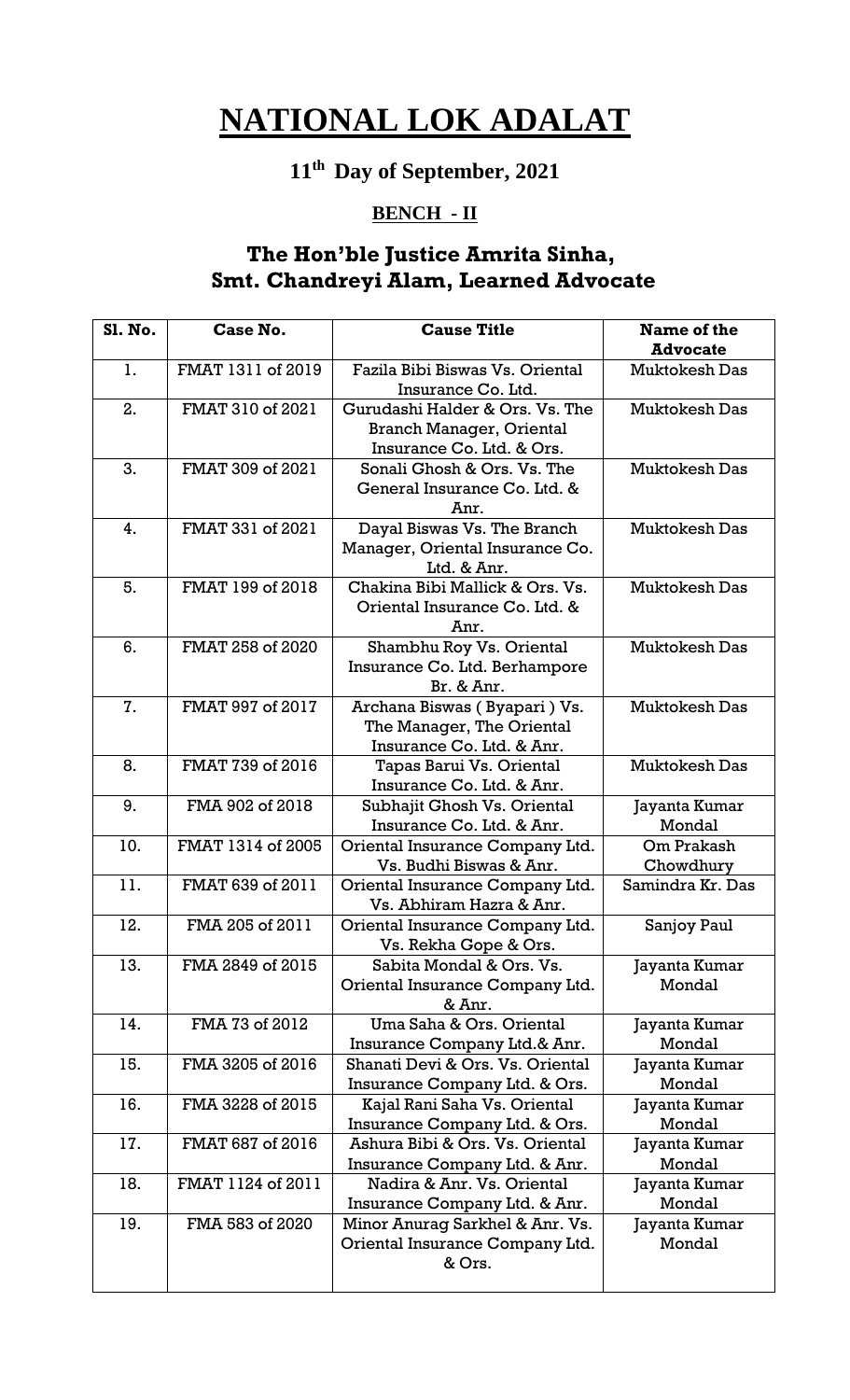| 20. | FMAT 108 of 2009  | Rabena Khatun & Ors. Vs.<br>Swapna Mukherjee & Anr.                                 | Jayanta Kumar<br>Mondal |
|-----|-------------------|-------------------------------------------------------------------------------------|-------------------------|
| 21. | FMA 2251 of 2013  | Rubi Khatun & Anr. Vs. Oriental<br>Insurance Company Ltd. & Ors.                    | Jayanta Kumar<br>Mondal |
| 22. | FMAT 421 of 2011  | Yasmin Begum & Ors. Vs.<br>Oriental Insurance Company Ltd.<br>& Anr.                | Jayanta Kumar<br>Mondal |
| 23. | FMAT 1032 of 2010 | Ratan Kar & Anr. Vs. Oriental<br>Insurance Company Ltd. & Anr.                      | Krishanu Banik          |
| 24. | FMAT 954 of 2013  | Anju Bibi & Anr. Vs. Oriental<br>Insurance Company Ltd. & Anr.                      | Krishanu Banik          |
| 25. | FMA 542 of 2010   | Md. Karim Box Vs. Oriental<br>Insurance Company Ltd. & Anr.                         | Krishanu Banik          |
| 26. | FMAT 751 of 2012  | Rita Roy & Ors. Vs. Oriental<br>Insurance Company Ltd. & Anr.                       | Krishanu Banik          |
| 27. | FMA 232 of 2010   | Jiban Chatterjee & Anr. Vs.<br><b>Oriental Insurance Company</b><br>Ltd.& Anr.      | Sanchita Ghosh          |
| 28. | FMA 1043 of 2015  | Rajlakshi Dinda & Ors. Vs.<br>Oriental Insurance Company Ltd.<br>& Ors.             | Krishanu Banik          |
| 29. | FMA 12 of 2005    | Asima Jana & Ors. Vs. Oriental<br>Insurance Company Ltd.                            | Krishanu Banik          |
| 30. | FMAT 965 of 2017  | Keya Das @ Keya Chakraborty &<br>Anr. Vs. Oriental Insurance<br>Company Ltd. & Ors. | Krishanu Banik          |
| 31. | FMAT 837 of 2014  | Kalpana Das & Anr. Vs. Oriental<br>Insurance Company Ltd. & Anr.                    | Krishanu Banik          |
| 32. | FMA 435 of 2011   | Smt. Sulekha Rao & Anr. Vs.<br>Oriental Insurance Company Ltd.<br>& Ors.            | Krishanu Banik          |
| 33. | FMA 662 of 2012   | Jahanara Begum & Ors. Vs.<br>Oriental Insurance Company Ltd.<br>& Anr.              | Krishanu Banik          |
| 34. | FMA 1284 of 2008  | Jyotsna Das Bairagya & Ors. Vs.<br>Oriental Insurance Company Ltd.<br>& Anr.        | Sanchita Ghosh          |
| 35. | FMA 338 of 2009   | Md. Sakir Hossain Vs. Oriental<br>Insurance Company Ltd. & Anr.                     | Krishanu Banik          |
| 36. | FMA 2457 of 2005  | Kanchani Ghosh Vs. Oriental<br>Insurance Company Ltd.                               | Krishanu Banik          |
| 37. | FMAT 984 of 2006  | Aloka Sardar & Ors. Vs. Oriental<br>Insurance Company Ltd.                          | Krishanu Banik          |
| 38. | FMA 749 of 2008   | Biswajit Mallick Vs. Oriental<br>Insurance Company Ltd. & Anr.                      | Sanchita Ghosh          |
| 39. | FMA 3377 of 2016  | Taju Bibi & Anr. Vs. Divisional<br>Manager, Oriental Insurance<br>Company Ltd.      | Krishanu Banik          |
| 40. | FMA 490 of 2009   | Mst. Golajan Bibi & Anr. Vs.<br>Oriental Insurance Company Ltd.<br>& Anr.           | Krishanu Banik          |
| 41. | FMA 930 of 2005   | Chumku @ Chumka Hansda &<br>Ors. Vs. Oriental Insurance<br>Company Ltd.             | Krishanu Banik          |
| 42. | FMA 295 of 2014   | Gita Bouri & Ors. Vs. Oriental<br>Insurance Company Ltd. & Anr.                     | Krishanu Banik          |
| 43. | FMA 424 of 2018   | Biswajit Kayal Vs. Oriental<br>Insurance Company Ltd. & Anr.                        | Krishanu Banik          |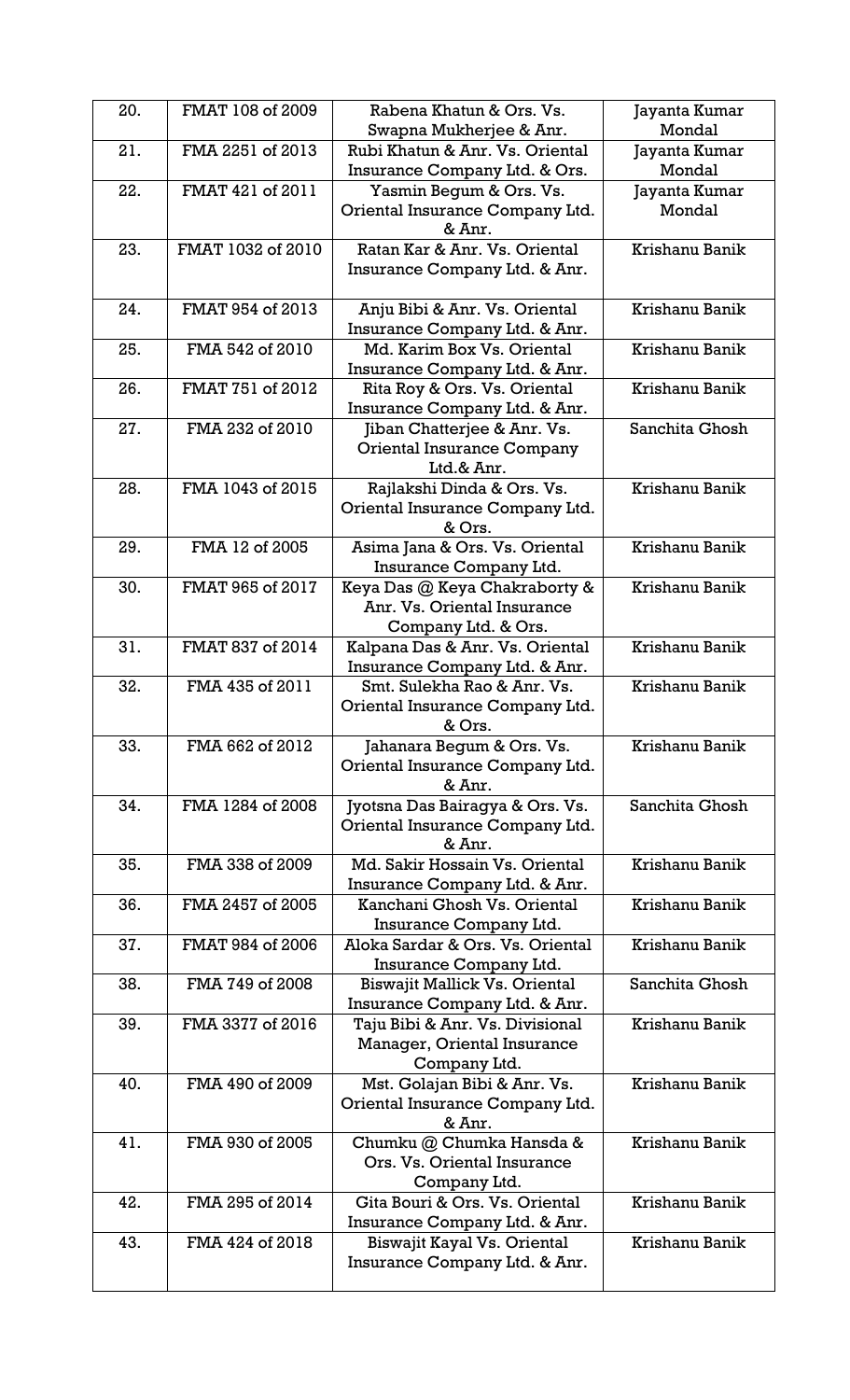| 44. | FMAT 1112 of 2015 | Animesh Das & Anr. Vs. Oriental<br>Insurance Company Ltd. & Anr. | Krishanu Banik     |
|-----|-------------------|------------------------------------------------------------------|--------------------|
| 45. | FMAT 1034 of 2012 | Debashis Soren & Anr. Vs.                                        | Rishanu Banik      |
|     |                   | Oriental Insurance Company                                       |                    |
|     |                   | Ltd.& Ors.                                                       |                    |
| 46. | FMAT 1258 of 2012 | Dipali Ballav & Ors. Vs. Oriental                                | Krishanu Banik     |
|     |                   | Insurance Company Ltd. & Anr.                                    |                    |
| 47. | FMA 696 of 2011   | Rosina Begam & Anr. Vs. Oriental                                 | Krishanu Banik     |
|     |                   | Insurance Company Ltd. & Anr.                                    |                    |
| 48. | FMA 1759 of 2015  | Anusila Jana & Ors. Vs. Oriental                                 | Krishanu Banik     |
|     |                   | Insurance Company Ltd. & Anr.                                    |                    |
| 49. | FMAT 227 of 2013  | Chitta Tantubai & Ors. Vs.                                       | Krishanu Banik     |
|     |                   | Oriental Insurance Company Ltd.                                  |                    |
|     |                   | & Ors.                                                           |                    |
| 50. | FMA 1793 of 2014  | Alpana Mukhopadhyay & Anr.                                       | Krishanu Banik     |
|     |                   | Vs. Oriental Insurance Company                                   |                    |
|     |                   | Ltd. & Anr.                                                      |                    |
| 51. | FMA 2004 of 2001  | Smt. Sanfa Devi & Ors. Vs.                                       | Krishanu Banik     |
|     |                   | Oriental Insurance Company Ltd.                                  |                    |
| 52. | FMA 1456 of 2014  | Oriental Insurance Co. Ltd. Vs.                                  | Parimal Kumar      |
|     |                   | Anowar Ansari & Anr.                                             | Pahiri             |
| 53. | FMA 258 of 2012   | Oriental Insurance Co. Ltd. Vs.                                  | Hasi Saha          |
|     |                   | Basudev Ghosh & Anr.                                             |                    |
| 54. | FMA 458 of 2011   | Renuka Bewa & Ors. Vs. Oriental                                  | Jayanta Banerjee   |
|     |                   | Insurance Co. Ltd. & Anr.                                        |                    |
| 55. | FMA 861 of 2012   | Oriental Insurance Co. Ltd. Vs.                                  | Sanjay Paul        |
|     |                   | Krishna Datta & Ors.                                             |                    |
| 56. | FMAT-186 of 2016  | Bajaj Allianz General Insurance                                  | Mr. Rajesh Singh   |
|     |                   | Co. Ltd. Vs Putul Patra & Ors.                                   |                    |
| 57. | FMAT-660 of 2017  | Bajaj Allianz General Insurance                                  | Rajesh Singh       |
|     |                   | Company Ltd. Vs. Sarogi Das &                                    |                    |
|     |                   | Ors                                                              |                    |
| 58. | FMA 2212 of 2016  | Renuka Paik & Ors. Vs. Bajaj                                     | Jayanta Kr. Mandal |
|     |                   | Allianz G.I Co. Ltd. & Ors.                                      |                    |
| 59. | FMAT 1277 of 2018 | Monoyara Bibi Vs. Bajaj Allianz                                  | Jayanta Kumar      |
|     |                   | General Insurance Co. Ltd. &                                     | Mandal             |
|     |                   | Anr.                                                             |                    |
| 60. | FMAT 132 of 2021  | Smt. Tharu & Ors. Vs Bajaj Allianz                               | Jayanta Kumar      |
|     | FMA 492 of 2021   | General Insurance Company                                        | Mondal             |
|     |                   | Limited                                                          |                    |
| 61. | FMAT 564 of 2019  | Bhupati Fadikar Vs. Bajaj Allianz                                | Amit Ranjan Roy    |
|     |                   | G.I Co. Ltd. & Anr.                                              |                    |
| 62. | FMAT 1354 of 2017 | Biroja Kanta Barman vs Bajaj                                     |                    |
| 63. | FMAT 324 of 2021  | Mafuja Bibi & Anr. Vs. Bajaj                                     | Saidur Rahaman     |
|     | FMA 670 of 2021   | Allianz General Insurance Co.                                    |                    |
|     |                   | Ltd. & Anr.                                                      |                    |
| 64. | FMAT 430 of 2021  | Mithu Jana & Ors. vs. Bajaj Allianz                              | Amit Ranjan Roy    |
|     |                   | General Insurance Company                                        |                    |
|     |                   | Limited & Anr.                                                   |                    |
| 65. | FMA 2331 of 2016  | Bajaj Allianz General Insurance                                  | Rajesh Singh       |
|     |                   | Company Limited Vs. Maya                                         |                    |
|     |                   | Porey                                                            |                    |
| 66. | FMAT 219 of 2017  | Bajaj Allianz General Insurance                                  | Rajesh Singh       |
|     |                   | Co. Ltd. Vs. Nilima Sangram &                                    |                    |
|     |                   | Ors.                                                             |                    |
| 67. | FMA 2739 of 2016  | Santosh Thapa & Anr. Vs. Bajaj                                   | Rakib Hussain      |
|     |                   | <b>Allianz General Insurance</b>                                 |                    |
|     |                   | Company Limited & Anr.                                           |                    |
|     |                   |                                                                  |                    |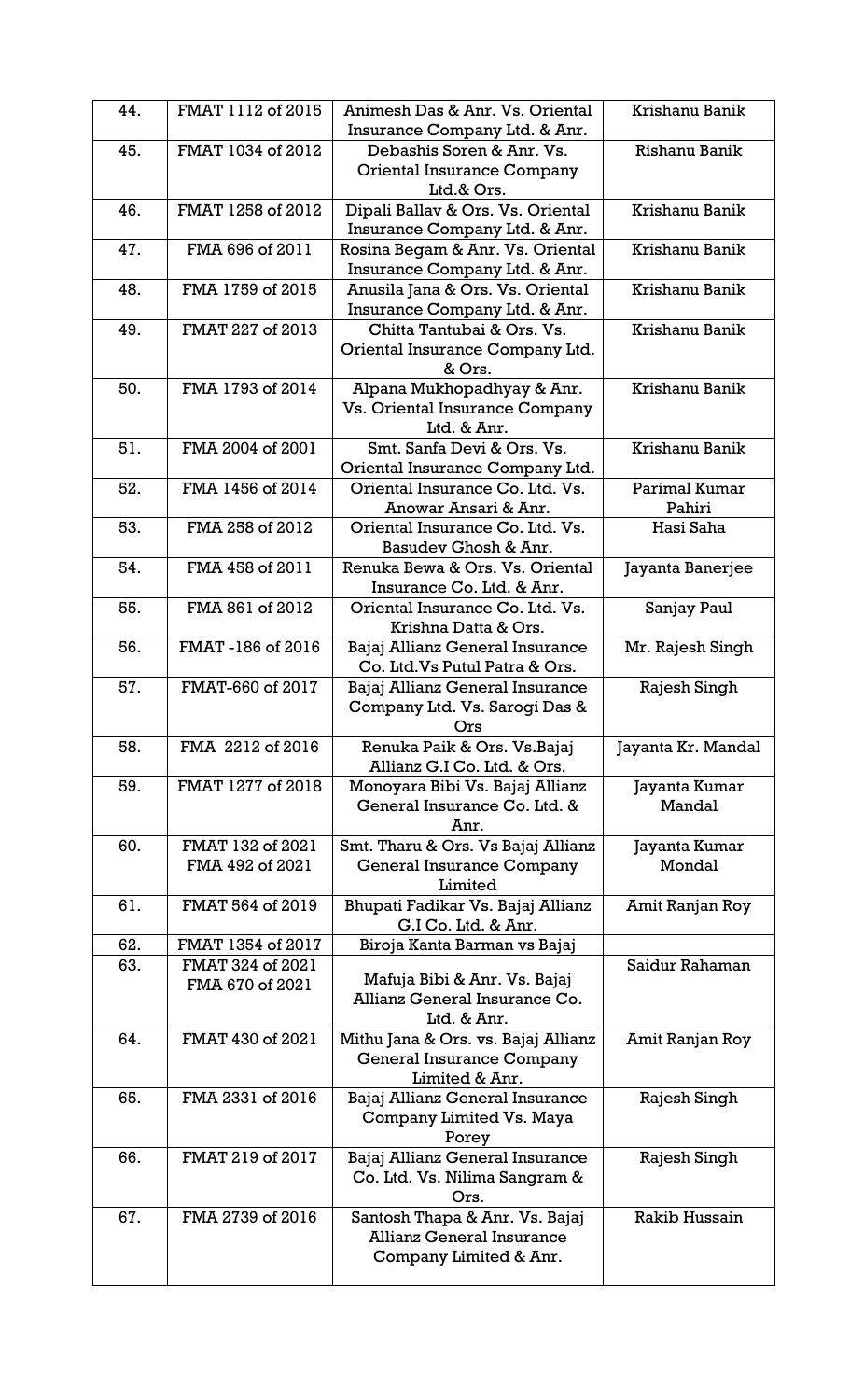| 68. | FMAT 473 of 2021                     | Dali das @ Doli Das & Ors. Bajaj<br>Allianz General Insurance Co.<br>Ltd. & Ors.         | Jayanta Banerjee        |
|-----|--------------------------------------|------------------------------------------------------------------------------------------|-------------------------|
| 69. | FMAT 980 of 2018                     | Surojit Ghorai & Ors. Vs. Bajaj<br>Allianz General Insurance Co.<br>Ltd. & Anr.          | Ashique Mondal          |
| 70. | FMAT 1257 of 2019                    | Jamuna Biswas Vs. Bajaj Allianz<br>General insurance Co. Ltd. &<br>Anr.                  | <b>Ashique Mondal</b>   |
| 71. | FMAT 356 of 2019                     | Reliance General Insurance Co.<br>Ltd. Vs. Md. Amirul Islam & Anr.                       | <b>KKDas</b>            |
| 72. | FMAT 1295 of 2019<br>FMA 237 of 2021 | Abdul Rahaman @ Rahaman<br>Mondal vs. Reliance General<br>Insurance                      | Rajdeep<br>Bhattacharya |
| 73. | FMAT 494 of 2020                     | Reliance General Insurance Co.<br>Ltd. Vs. Sandhya Das & Ors.                            | <b>KKDas</b>            |
| 74. | FMAT 401 of 2019                     | Reliance General Insurance Co.<br>Ltd. Vs. Safikul Alam & Anr.                           | <b>KKDas</b>            |
| 75. | FMA 2549 of 2014                     | Reliance General Insurance Co.<br>Ltd. Vs. Kakali Mistry & Ors.                          | <b>KKDas</b>            |
| 76. | FMA 39 of 2019                       | Reliance General Insurance Co.<br>Ltd. Vs. Bali Ram Rai & Anr.                           | <b>KKDas</b>            |
| 77. | FMAT 90 of 2021<br>FMA 297 of 2021   | Anita Saha & Ors. Vs. Reliance<br>General Insurance Co. Ltd.                             | Jayanta Banerjee        |
| 78. | FMAT 765 of 2012                     | Abdul Hamid @ Md. Abdul<br>Hamid Vs. Reliance General<br>Insurance Co. Ltd. & Anr.       | Jayanta Banerjee        |
| 79. | FMAT 1269 of 2019                    | Jayanti Halder & Ors. Vs.<br>Reliance General insurance Co.<br>Ltd. & Anr.               | Subhankar Mondal        |
| 80. | FMA 523 of 2018                      | Reliance General insurance Co.<br>Ltd. Vs. Janardan Mishra & Anr.                        | <b>KKDas</b>            |
| 81. | FMA 2711 of 2016                     | Poli Biswas (Mitra) & Ors. Vs.<br>Future Generali India Insurance<br>Co. Ltd. & Anr.     | Krishanu Banik          |
| 82. | MAT 94 of 2019                       | Monomay Chakraborty Vs. D.M,<br>Purba Bardhaman & Ors.                                   | Amir Safique Molla      |
| 83. | FMA 2629 of 2015                     | <b>ICICI</b> Lombard General<br>Insurance Co. Ltd. Vs. Abhinaba<br>Sinha @ Singha & Anr. | Parimal Kumar<br>Pahari |
| 84. | FMAT 421 of 2021                     | Farida Khatun Begam & Ors. Vs.<br>Magma HDI General Insurance<br>Co. & Anr.              | Saidur Rahaman          |
| 85. | FMA 1777 of 2018                     | <b>Bharti AXA General Insurance</b><br>Co. Ltd. Vs. Rohit Tamret & Anr.                  | <b>KKDas</b>            |
| 86. | FMA 213 of 2021                      | <b>ICICI</b> Lombard General<br>Insurance Co. Ltd. Vs. Anjali Pal<br>& Ors.              | Parimal Kumar<br>Pahari |
| 87. | FMAT 10 of 2020                      | Chinmoy Biswas & Ors. Vs.<br><b>HDFC ERGO General Insurance</b><br>Co. Ltd. & Anr.       | Krishanu Banik          |
| 88. | WP 14023(w) of<br>2011               | Manju Dey Vs. State of West<br>Bengal & Ors.                                             | Jakir Hossain           |
| 89. | FMA 58 of 2016                       | <b>ICICI</b> Lombard General<br>Insurance Co. Ltd. Vs. Mithu<br>Tarafdar & Ors.          | Sayak Majumder          |
| 90. | FMAT 522 of 2021                     | <b>Future General India Insurance</b><br>Co. Ltd. Vs. Priya Soren & Ors.                 | Sucharita pal           |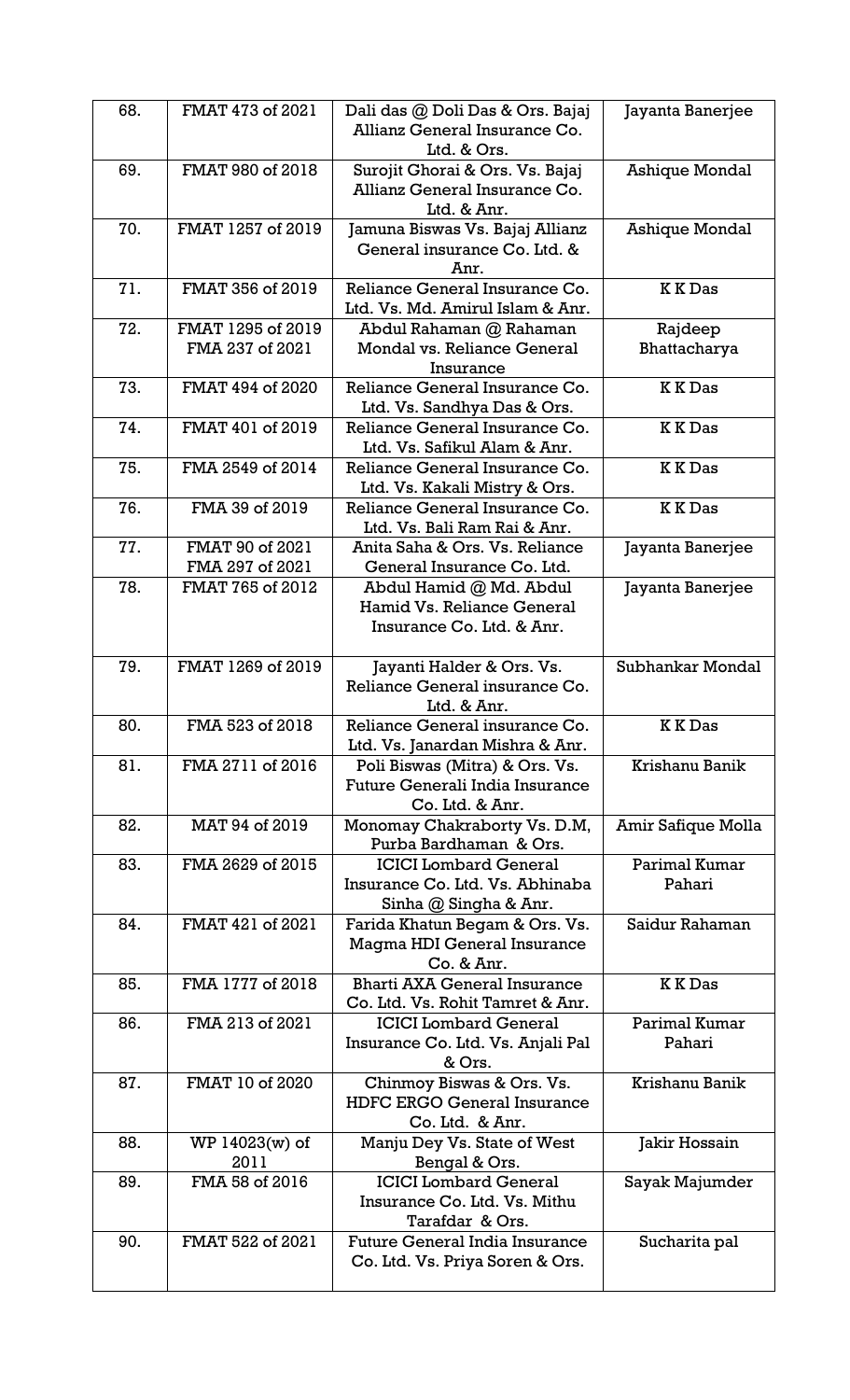| 91. | FMAT 86 of 2019  | Bharti Axa General Insurance  | K K Das     |
|-----|------------------|-------------------------------|-------------|
|     |                  | Co. Ltd. Vs. Dilip Roy & Anr. |             |
| 92. | FMAT 583 of 2018 | Cholamandalam MS General      | S Mukherjee |
|     | COT 71 of 2018   | Insurance Co. Ltd. Vs. Smt.   |             |
|     |                  | Ratnamaya Rai & Ors.          |             |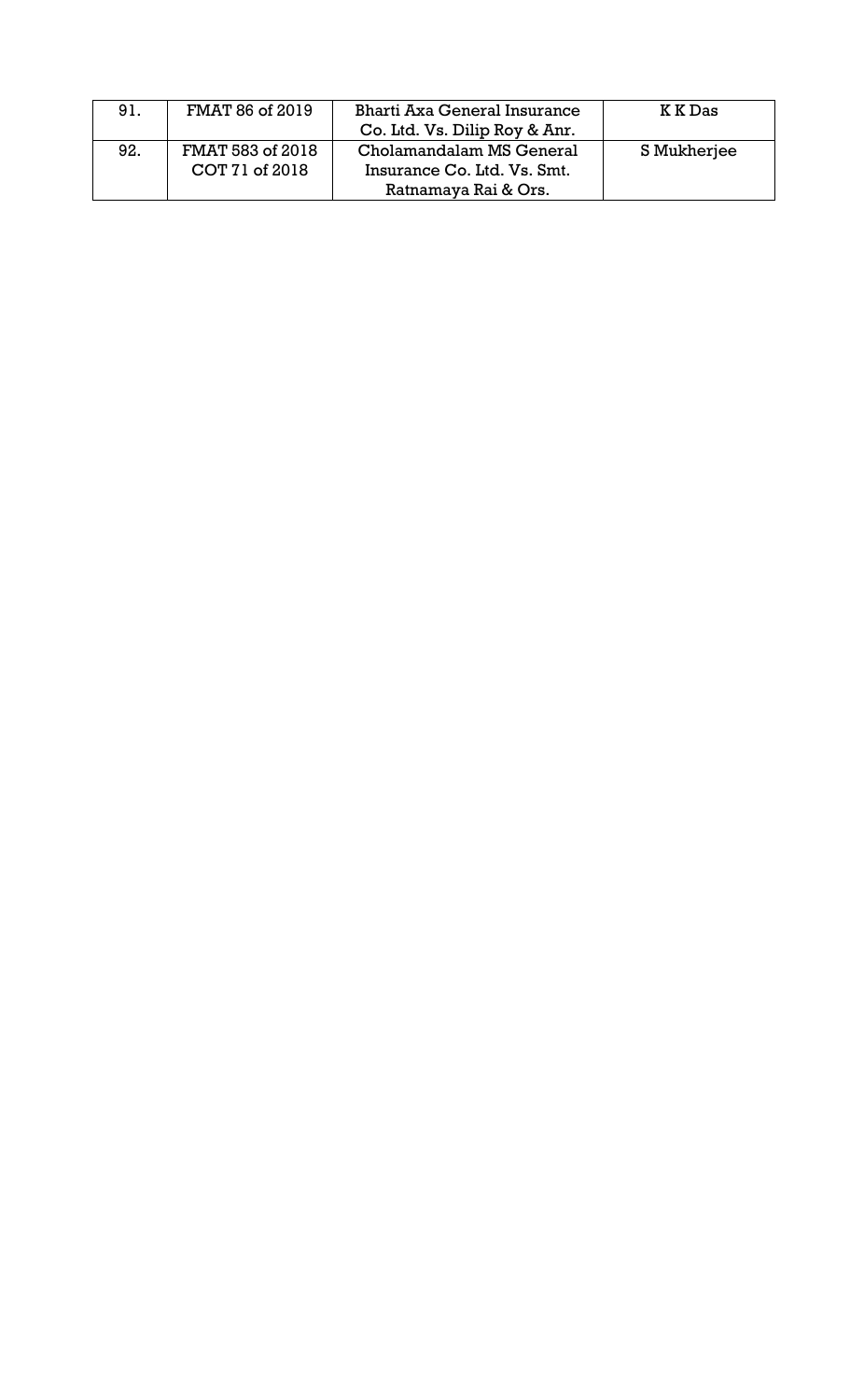## **11th Day of September, 2021**

### **BENCH - III**

### **The Hon'ble Justice Avijit Gangopadhyay Sri Paritosh Sinha, Learned Advocate**

| Sl. No. | Case No.          | <b>Cause Title</b>                | Name of the             |
|---------|-------------------|-----------------------------------|-------------------------|
|         |                   |                                   | <b>Advocate</b>         |
| 1.      | FMAT 1262 of 2019 | Shila Chatterjee & Anr. Vs.       | Saidur Rahaman          |
|         | FMA 663 of 2021   | New India Assurance Co. Ltd. &    |                         |
|         |                   | Anr.                              |                         |
| 2.      | FMAT 1204 of 2014 | Rita Purkait & Anr. Vs. New India | Jayanta Kumar           |
|         |                   | Assurance Co. Ltd. & Ors.         | Mondal                  |
| 3.      | FMA 1443 of 2013  | New India Assurance Co. Ltd Vs.   | Sanjoy Paul             |
|         |                   | Helaram Pal & Ors.                |                         |
| 4.      | FMAT 1087 of 2016 | Amita Roy Vs. New India           | Jayanta Kumar           |
|         |                   | Assurance Co. Ltd & Ors.          | Mondal                  |
| 5.      | FMAT 383 of 2017  | Sabeda Bibi & Ors. Vs. New India  | Jayanta Kumar           |
|         | FMA 181 of 2021   | Assurance Co. Ltd & Anr.          | Mondal                  |
| 6.      | FMA 1226 of 2011  | Bhagabati Ghosh & Ors. Vs. New    | Jayanta Kumar           |
|         |                   | India Assurance Co. Ltd & Anr.    | Mondal                  |
| 7.      | FMAT 263 of 2018  | Salema Bibi dafadar & Anr. Vs.    | Jayanta Kumar           |
|         |                   | New India Assurance Co. Ltd &     | Mondal                  |
|         |                   | Anr.                              |                         |
| 8.      | FMAT 1276 of 2019 | Angur Kundu Vs. New India         | Jayanta Kumar           |
|         | FMA 222 of 2021   | Assurance Co. Ltd & Anr.          | Mondal                  |
| 9.      | FMA 416 of 2019   | Asfar Sk. @ Asraf Sk. & Anr. Vs.  | Sima Ghosh              |
|         |                   | New India Assurance Co. Ltd &     |                         |
|         |                   | Ors.                              |                         |
| 10.     | FMA 546 of 2014   | Goutam Goswami Vs. New India      | Amit Ranjan Roy         |
|         |                   | Assurance Co. Ltd & Anr.          |                         |
| 11.     | FMAT 271 of 2008  | Sonali Das & Ors. Vs. New India   | Sanchita Ghosh          |
|         |                   | Assurance Co. Ltd & Ors.          |                         |
| 12.     | FMA 575 of 2018   | Sabita Jadab & Ors. Vs. New India | Jayanta Kumar           |
|         |                   | Assurance Co. Ltd & Anr.          | Mondal                  |
| 13.     | FMA 1278 of 2012  | Saraswati Dey & Ors. Vs. New      | Jayanta Kumar           |
|         |                   | India Assurance Co. Ltd & Anr.    | Mondal                  |
| 14.     | FMAT 1123 of 2011 | Kamrun & Ors. Vs. New India       | Jayanta Kumar           |
|         |                   | Assurance Co. Ltd & Anr.          | Mondal                  |
| 15.     | FMA 854 of 2012   | Manju Sarkar & Anr. Vs. New       | Jayanta Kumar           |
|         |                   | India Assurance Co. Ltd & Anr.    | Mondal                  |
| 16.     | FMA 3830 of 2016  | Jalal Molla @ Jalal Uddin Molla & | Jayanta Kumar           |
|         |                   | Anr. Vs. New India Assurance Co.  | Mondal                  |
|         |                   | Ltd & Anr.                        |                         |
| 17.     | FMAT 1119 of 2016 | Dipali Baidya & Ors. New India    | Jayanta Kumar           |
|         |                   | Assurance Co. Ltd & Anr.          | Mondal                  |
| 18.     | FMA 1103 of 2008  | Dhiren Sarkar Vs. New India       | Amit Ranjan Roy         |
|         |                   | Assurance Co. Ltd                 |                         |
| 19.     | FMA 97 of 2002    | Bhagabati Malik & Ors. Vs. New    | Krishanu Banik          |
|         |                   | India Assurance Co. Ltd           |                         |
| 20.     | FMAT 1651 of 2008 | Mita Roy Vs. New India            | <b>Record Not Found</b> |
|         |                   | Assurance Co. Ltd                 |                         |
| 21.     | FMAT 781 of 2008  | Radha Rai Maity & Ors. Vs. United | Sanchita Ghosh          |
|         |                   | India Insurance Co. Ltd. & Ors.   |                         |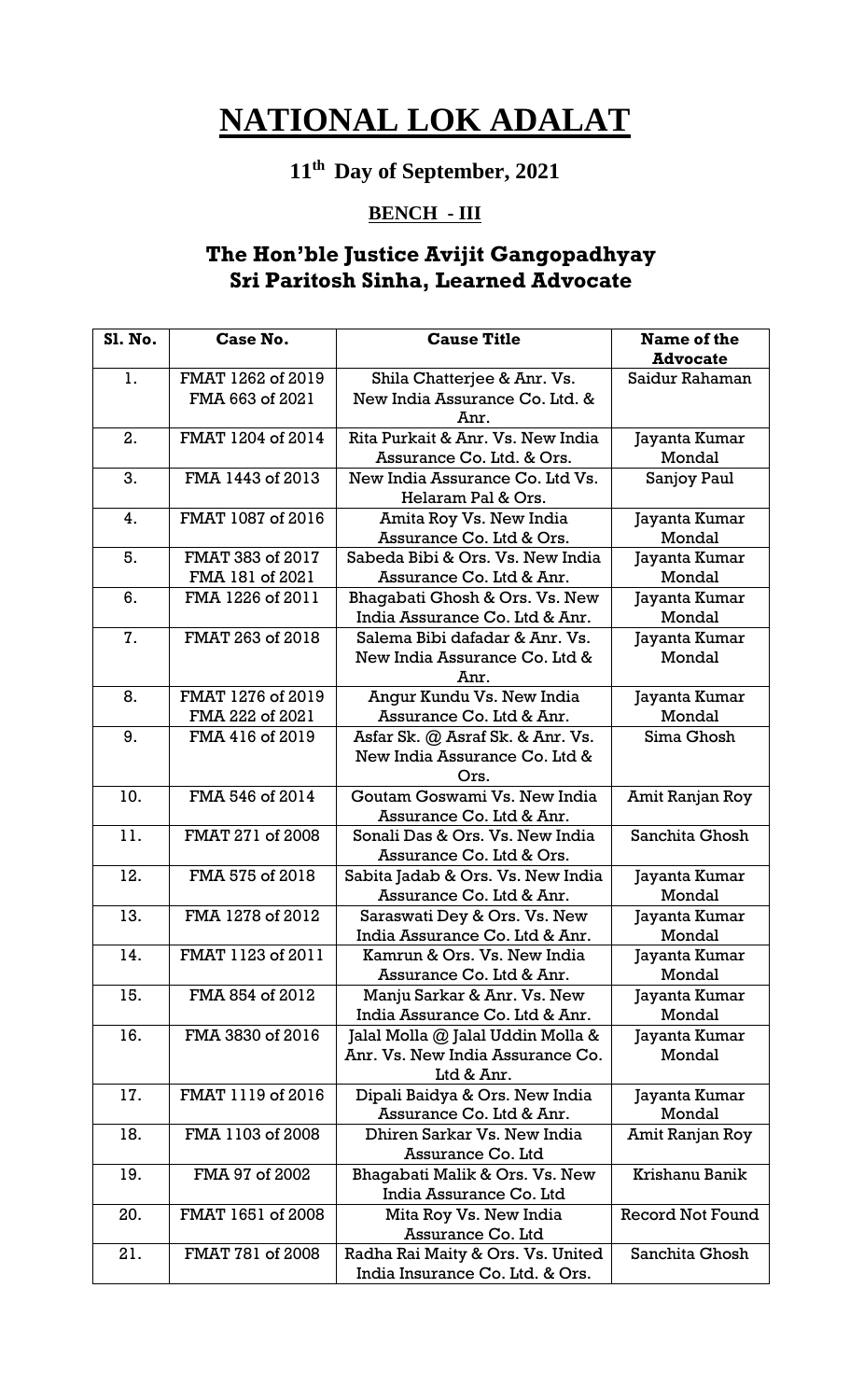| 22. | FMAT 1265 of 2003                                    | Joygan Nisa Bibi & Anr. Vs. New<br>India Assurance Co. Ltd                | Krishanu Banik            |
|-----|------------------------------------------------------|---------------------------------------------------------------------------|---------------------------|
| 23. | FMAT 1154 of 2019                                    | New India Assurance Co. Ltd Vs.                                           | Sucharita Paul            |
| 24. | FMAT 78 of 2010                                      | Rumi Mistry & Ors.<br>Rina Mallick & Ors. Vs. The D.M &                   | Sanat Kumar               |
| 25. | FMAT 515 of 2020                                     | Anr.                                                                      | Mallick                   |
|     |                                                      | Sefali Roy & Ors. Vs. New India<br>Assurance Co. Ltd & Anr.               | Sandip<br>Bandopadhyay    |
| 26. | FMAT 192 of 2021                                     | Jashobala Roy & Ors. New India<br>Assurance Co. Ltd & Anr.                | Sandip<br>Bandopadhyay    |
| 27. | FMAT 196 of 2021                                     | Uma Mukherjee (Ghosh) & Anr.<br>Vs. New India Assurance Co. Ltd<br>& Anr. | Sandip<br>Bandopadhyay    |
| 28. | FMA 2354 of 2005                                     | Prafulla Kumar Bhakta & Ors. Vs.<br>New India Assurance Co. Ltd           | Krishanu Banik            |
| 29. | FMA 491 of 2020                                      | New India Assurance Co. Ltd Vs.<br>Basanti Devi & Ors.                    | Sanjoy Paul               |
| 30. | FMAT 585 of 2020                                     | Manti Nunia & Anr. Vs. New India<br>Assurance Co. Ltd & Anr.              | Subhankar<br>Mondal       |
| 31. | FMAT 670 of 2014<br>FMA 355 of 2021                  | Debashree Mukherjee & Ors. Vs.<br>New India Assurance Co. Ltd &<br>Anr.   | Subhas Chandra<br>Hajra   |
| 32. | FMAT 1541 of 2012<br>FMA 4345 of 2015                | New India Assurance Co. Ltd Vs.<br>Archana Dey & Ors.                     | Parimal Kumar<br>Pahari   |
| 33. | FMA 630 OF 2012                                      | New India Assurance Co. Ltd Vs.<br>Jharna Denki & Ors.                    | Parimal Kumar<br>Pahari   |
| 34. | FMA 405 of 2009                                      | New India Assurance Co. Ltd Vs.<br>Bandana Ghatak & Ors.                  | <b>K K</b> Das            |
| 35. | FMA 178 of 2012                                      | New India Assurance Co. Ltd Vs.<br>Tuni Sarkar & Ors.                     | Parimal Kumar<br>Pahari   |
| 36. | FMA 1798 of 2014<br>CAN 01 of 2021<br>CAN 02 of 2021 | New India Assurance Co. Ltd Vs.<br>Bakul Kesh & Ors.                      | <b>KKDas</b>              |
| 37. | FMAT 1556 of 2012                                    | New India Assurance Co. Ltd Vs.<br>Jhuma Kundu & Ors.                     | Soumendra Nath<br>Ganguly |
| 38. | FMAT 206 of 2013<br>FMA 964 of 2013                  | New India Assurance Co. Ltd. Vs.<br>Sashwati Chatterjee & Ors.            | Parimal Kumar<br>Pahari   |
| 39. | FMAT 1092 of 2016<br>FMA 765 of 2021                 | New India Assurance Co. Ltd Vs.<br>Basanti Gorain & Ors.                  | Rajesh Singh              |
| 40. | FMA 1570 of 2015                                     | New India Assurance Co. Ltd Vs.<br>Giridhari Majhi & Anr.                 | Rajesh Singh              |
| 41. | FMA 995 of 2016                                      | New India Assurance Co. Ltd Vs.<br>Pari Rani Rana & Ors.                  | Rajesh Singh              |
| 42. | FMA 481 of 2012                                      | New India Assurance Co. Ltd Vs.<br>Rabin Purkayet & Anr.                  | Rajesh Singh              |
| 43. | FMA 1117 of 2012                                     | New India Assurance Co. Ltd Vs.<br>Sridam Mondal & Anr.                   | Rajesh Singh              |
| 44. | FMAT 1305 of 2010                                    | New India Assurance Co. Ltd Vs.<br><b>Khitish Mondal</b>                  | Rajesh Singh              |
| 45. | FMA 871 of 2012                                      | Tamirannesa Bibi & Ors. Vs. New<br>India Assurance Co. Ltd & Ors.         | Krishanu Banik            |
| 46. | FMA 1505 of 2011                                     | Manija Molla & Ors. Vs. New<br>India Assurance Co. Ltd & Anr.             | Krishanu Banik            |
| 47. | FMAT 475 of 2009                                     | Sarita Sharma & Ors. Vs. New<br>India Assurance Co. Ltd & Anr.            | Krishanu Banik            |
| 48. | FMA 849 of 2009                                      | Saikat Sen Vs. New India<br>Assurance Co. Ltd & Anr.                      | Sanchita Ghosh            |
| 49. | FMA 373 of 2008                                      | Kanali Bouri Vs. New India<br>Assurance Co. Ltd & Anr.                    | Sanchita Ghosh            |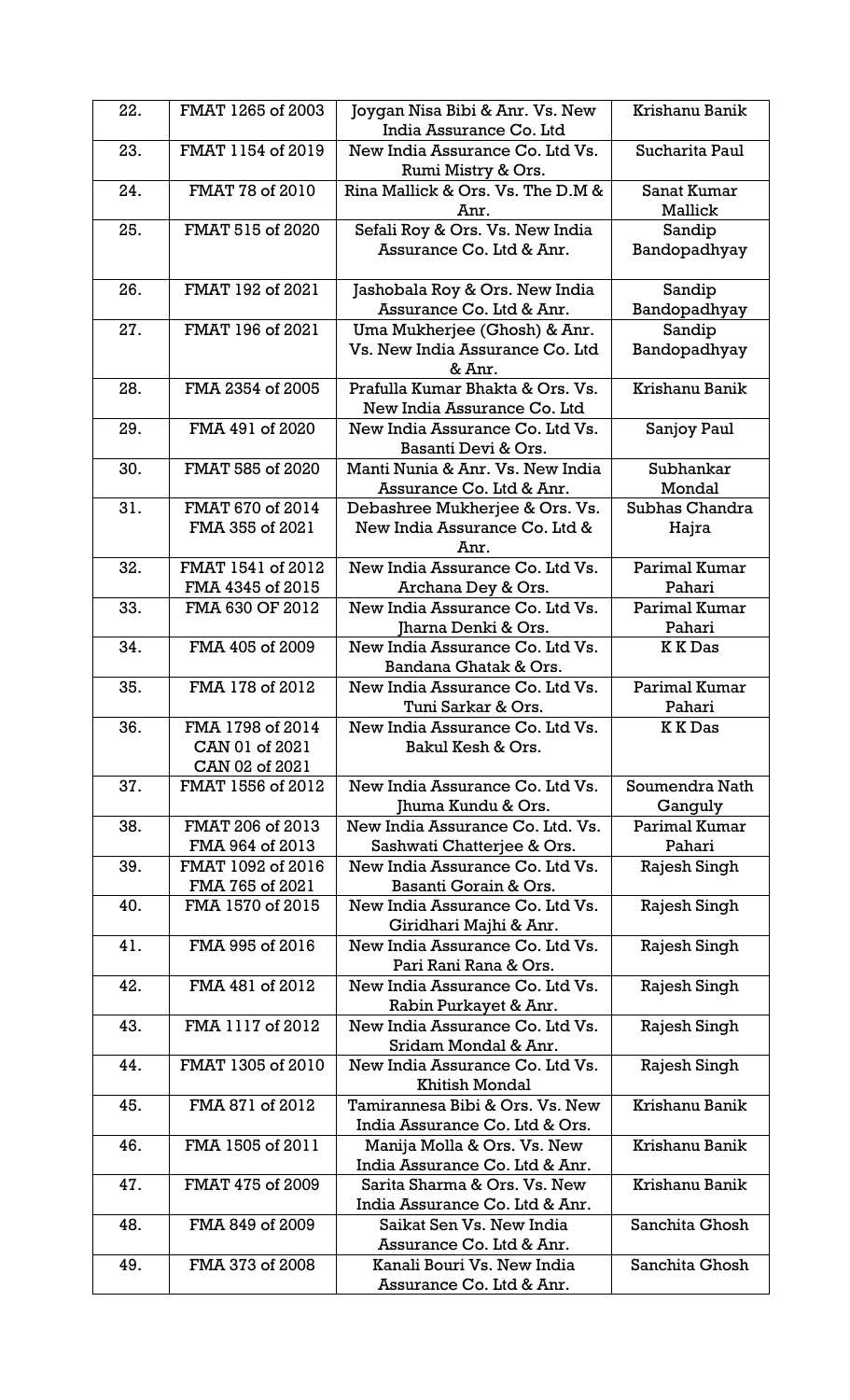| 50. | FMAT 950 of 2009  | Imtiaz Hussain Vs. New India     | Purna Ch. Maity      |
|-----|-------------------|----------------------------------|----------------------|
|     |                   | Assurance Co. Ltd & Anr.         |                      |
| 51. | FMAT 760 of 2010  | Madhusudhan Chowdhury Vs.        | Jayanta Kumar        |
|     |                   | New India Assurance Co. Ltd &    | Mondal               |
|     |                   | Anr.                             |                      |
| 52. | FMAT 3723 of 2006 | Swarnamoyee Acharya & Anr. Vs.   | Jayanta Kumar        |
|     |                   | New India Assurance Co. Ltd      | Mondal               |
| 53. | FMA 770 of 2006   | Sambhu Nandi Vs. New India       | Jayanta Kumar        |
|     |                   | Assurance Co. Ltd                | Mondal               |
| 54. | FMAT 128 of 2020  | Koyela Nandy Vs. New India       | Saidur Rahaman       |
|     | FMA 65 of 2021    | Assurance Co. Ltd                |                      |
| 55. | FMAT 836 of 2015  | Rampayari Devi Vs. New India     | Jayanta Kumar        |
|     |                   | Assurance Co. Ltd & Anr.         | Mondal               |
| 56. | FMAT 129 of 2012  | Md. Javed Vs. New India          | Jayanta Kumar        |
|     |                   | Assurance Co. Ltd & Anr.         | Mondal               |
| 57. | FMA 1081 of 2010  | Kalpana Neogi Vs. New India      | Jayanta Kumar        |
|     |                   | Assurance Co. Ltd & Anr.         | Mondal               |
| 58. | FMA 1677 of 2019  | New India Assurance Co. Ltd Vs.  | Parimal Kumar        |
|     |                   | Tarulata Saha & Anr.             | Pahari               |
| 59. | FMA 925 of 2019   | New India Assurance Co. Ltd Vs.  | Parimal Kumar        |
|     |                   | Gosai Das Mondal & Anr.          | Pahari               |
| 60. | FMAT 396 of 2013  | New India Assurance Co. Ltd Vs.  | Parimal Kumar        |
|     |                   |                                  |                      |
|     |                   | Alpana Das & Ors.                | Pahari               |
| 61. | FMAT 39 of 2012   | New India Assurance Co. Ltd Vs.  | <b>K K</b> Das       |
|     | FMA 463 of 2012   | Pranati Chanda & Ors.            |                      |
| 62. | FMAT 326 of 2021  | Kusum Tarafder & Anr. Vs. New    | <b>Muktokesh Das</b> |
|     |                   | India Assurance Co. Ltd & Anr.   |                      |
| 63. | FMAT 329 of 2021  | Tanuja Mondal & Ors. Vs. New     | <b>Muktokesh Das</b> |
|     |                   | India Assurance Co. Ltd & Anr.   |                      |
| 64. | FMAT 311 of 2021  | Lakshmi Rani Biswas & Anr. Vs.   | <b>Muktokesh Das</b> |
|     |                   | New India Assurance Co. Ltd &    |                      |
|     |                   | Anr.                             |                      |
| 65. | FMAT 543 of 2010  | New India Assurance Co. Ltd Vs.  | Parimal Kumar        |
|     | FMA 803 of 2010   | Santosh Sharma & Anr.            | Pahari               |
|     |                   |                                  |                      |
| 66. | FMAT 115 of 2020  | Shyamal Mondal @ Shyamal Kr.     | Saidur Rahaman       |
|     | FMA 124 of 2021   | Mondal Vs. New India Assurance   |                      |
|     |                   | Co. Ltd & Anr.                   |                      |
| 67. | FMA 763 of 2011   | Sunil Kr. Biswas Vs. New India   | Krishanu Banik       |
|     |                   | Assurance Co. Ltd & ors.         |                      |
| 68. | FMAT 1111 of 2014 | Gobinda Pal Vs. New India        | Krishanu Banik       |
|     |                   | Assurance Co. Ltd & Anr.         |                      |
| 69. | FMAT 402 of 2018  | Pranab Biswas Vs. New India      | Krishanu Banik       |
|     |                   |                                  |                      |
|     | FMA 719 of 2021   | Assurance Co. Ltd & Anr.         |                      |
| 70. | FMAT 1381 of 2017 | Goutam Roy Vs. Ashis             | S Maitra             |
|     |                   | Chakraborty & Anr.               |                      |
| 71. | FMA 1220 of 2011  | Julfuker Ali Vs. New India       | Jayanta Kumar        |
|     |                   | Assurance Co. Ltd. & Anr.        | Mondal               |
| 72. | FMAT 552 of 2008  | Nunbatia Debi & Ors. Vs. New     | Jayanta Kumar        |
|     |                   | India Assurance Co. Ltd. & Anr.  | Mondal               |
| 73. | FMAT 553 of 2008  | Serum Nisha & Ors. Vs. New India | Jayanta Kr.          |
|     |                   | Assurance Co. Ltd. & Anr.        | Mondal               |
| 74. | FMAT 1149 of 2019 | Rumi Mistry Vs. New India        | Saidur Rahaman       |
|     | With              | Assurance Co. Ltd.               |                      |
|     | FMAT 1154 of 2019 | New India Assurance Co. Ltd. Vs. | Sucharita Paul       |
|     |                   | Rumi Mistry & Ors.               |                      |
| 75. | FMAT 278 of 2020  | Champa Ghorai & Ors. Vs. New     | Saidur Rahaman       |
|     |                   | India Assurance Co. Ltd. & Anr.  |                      |
| 76. | FMAT 115 of 2021  | Parulrani Basak & Ors. Vs. New   | Saidur Rahaman       |
|     | FMA 315 of 2021   | India Assurance Co. Ltd. & Anr.  |                      |
|     |                   |                                  |                      |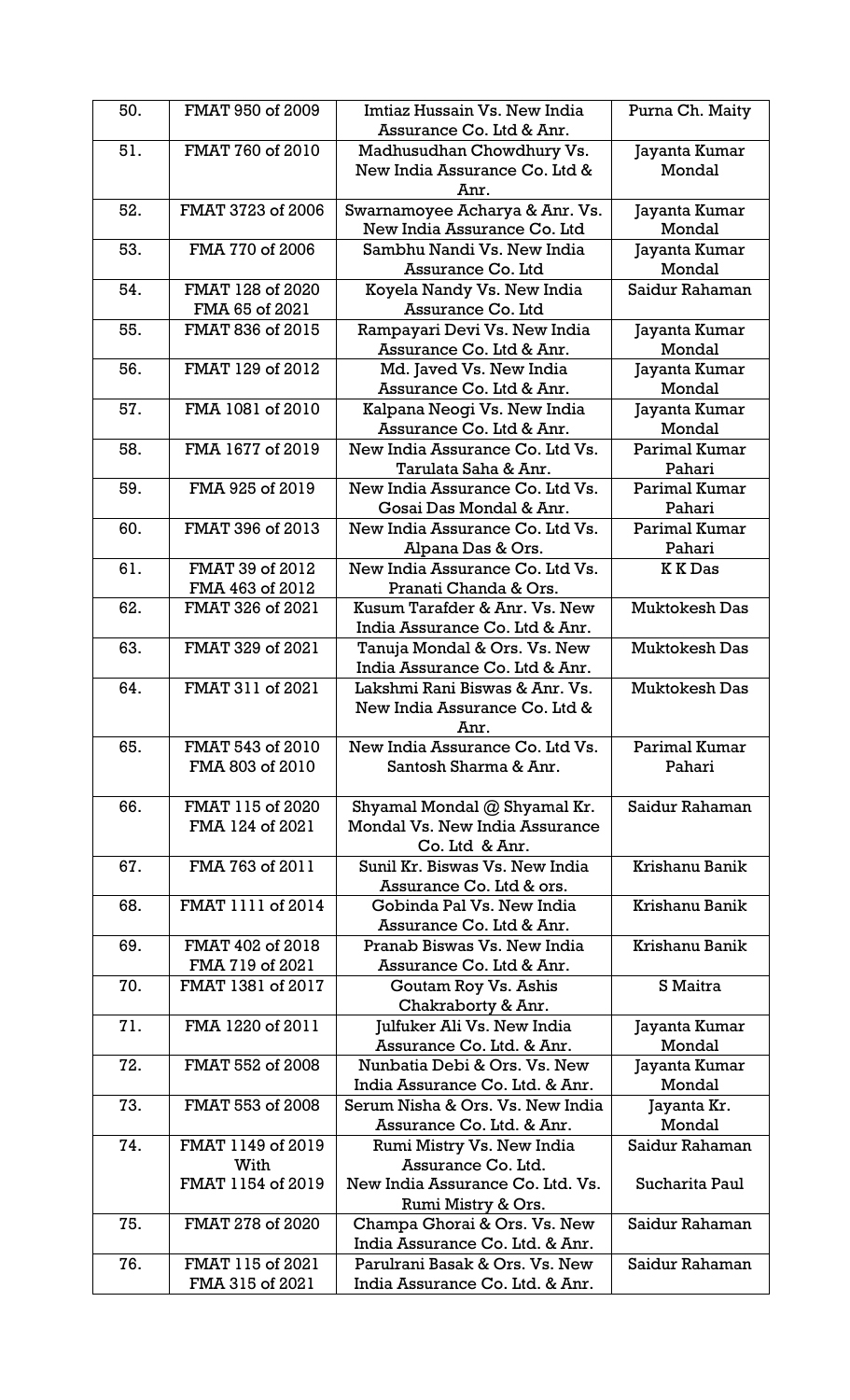| 77. | FMA 136 of 2011   | Sajal Chatterjee & Ors. Vs. New<br>India Assurance Co. Ltd. & Anr. | Saidur Rahaman   |
|-----|-------------------|--------------------------------------------------------------------|------------------|
| 78. | FMAT 419 of 2021  | Pinki Basak Vs. New India                                          | Saidur Rahaman   |
|     | FMA 791 of 2021   | Assurance Co. Ltd. & Anr.                                          |                  |
| 79. | FMA 322 of 2011   | Tansura Sekh & Ors. Vs. New                                        | Krishanu Banik   |
|     |                   |                                                                    |                  |
|     | FMAT 46 of 2012   | India Assurance Co. Ltd. & Anr.                                    |                  |
| 80. |                   | New India Assurance Co. Ltd. Vs.                                   | Sanjoy Paul      |
|     |                   | Kadambala Mondal & Ors.                                            |                  |
| 81. | FMAT 250 of 2015  | Mariam Bibi & Ors. Vs. New India                                   | Jayanta Banerjee |
|     |                   | Assurance Co. Ltd. & Anr.                                          |                  |
| 82. | FMAT 21 of 2018   | New India Assurance Co. Ltd. Vs.                                   | Rajesh Singh     |
|     |                   | Kanika Bala & Anr.                                                 |                  |
| 83. | FMAT 527 of 2020  | Dhiraj Maity @ Dhiraj Maiti Vs.                                    | Subhankar        |
|     |                   | New India Assurance Co. Ltd. &                                     | Mondal           |
|     |                   | Anr.                                                               |                  |
| 84. | FMAT 1183 of 2019 | Chandni Kharwar Vs. New India                                      | Subhankar        |
|     | FMA 157 of 2021   | Assurance Co. Ltd. & Anr.                                          | Mondal           |
| 85. | FMA 1718 of 2015  | New India Assurance Co. Ltd. Vs.                                   | <b>KKDas</b>     |
|     |                   | Sougata Sen @ Ranjan Sen & Anr.                                    |                  |
| 86. | FMAT 1230 of 2012 | New India Assurance Co. Ltd. Vs.                                   | <b>KKDas</b>     |
|     |                   | Miraj Ali Biswas & Anr.                                            |                  |
| 87. | FMAT 1213 of 2014 | Jamela Bibi & Ors. Vs. New India                                   | Sujit Saha       |
|     |                   | Assurance Co. Ltd. & Anr.                                          |                  |
|     |                   |                                                                    |                  |
| 88. | FMA 443 of 2011   | New India Assurance Co. Ltd. Vs.                                   | Soumendra Nath   |
|     |                   | Surajit Dhara @ Saheb Dhara &                                      | Ganguly          |
|     |                   | Anr.                                                               |                  |
| 89. | FMA 1160 of 2011  | Nabanita Ghosh & Ors. Vs. New                                      | Amit Ranjan Roy  |
|     |                   | India Assurance Co. Ltd. & Anr.                                    |                  |
| 90. | FMAT 538 of 2018  | Aparna Maity (Sahoo) Vs.                                           | Amit Ranjan Roy  |
|     |                   | Divisional Manager, New India                                      |                  |
|     |                   | Assurance Co. Ltd. & Ors.                                          |                  |
| 91. | FMAT 721 of 2018  | Prem Kumar Paswan & Ors. Vs.                                       | Amit Ranjan Roy  |
|     |                   | New India Assurance Co. Ltd. &                                     |                  |
|     |                   | Anr.                                                               |                  |
|     |                   |                                                                    |                  |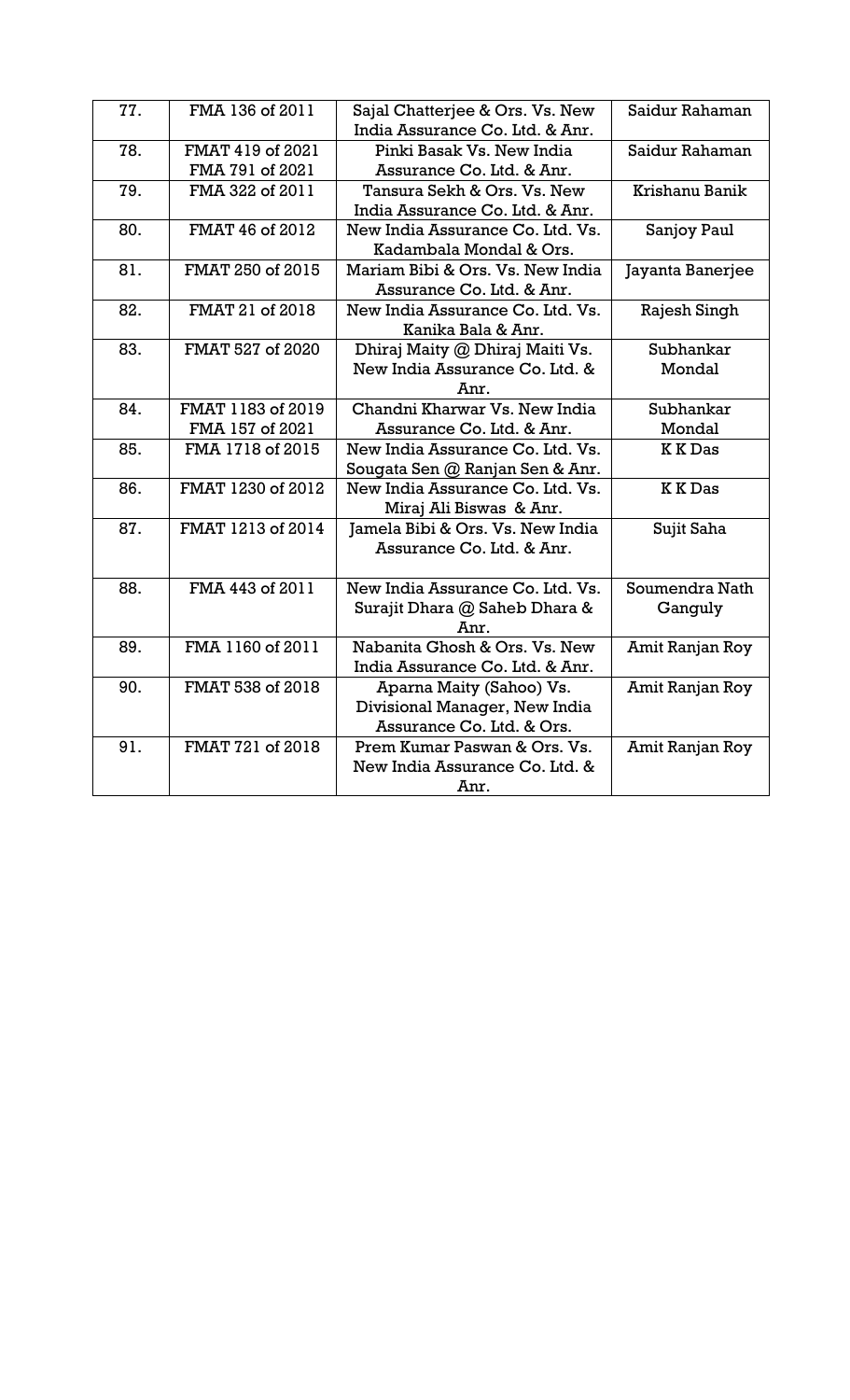## **11th Day of September, 2021**

### **BENCH - IV**

### **The Hon'ble Justice Aniruddha Roy Sri Pratik Kumar Bhattacharyya, Learned Advocate**

| 1.<br>FMAT 1890 of 2009<br>Anza Bibi & Ors. Vs. National                           | <b>Advocate</b><br>Krishanu Banik |
|------------------------------------------------------------------------------------|-----------------------------------|
|                                                                                    |                                   |
|                                                                                    |                                   |
| Insurance Co. Ltd. & Anr.                                                          |                                   |
| FMAT 1891 of 2009<br>2.<br>Mani Bachar @ Bachear Vs.                               | Krishanu Banik                    |
| National Insurance Co. Ltd.                                                        |                                   |
| 3.<br>Santi Pada Das Vs. National<br>FMA 782 of 2011                               | Krishanu Banik                    |
| Insurance Co. Ltd. & Anr.                                                          |                                   |
| FMA 1314 of 2016<br>Minati Adhikary Vs. National<br>4.                             | Krishanu Banik                    |
| Insurance Co. Ltd. & Anr.                                                          |                                   |
| 5.<br>FMA 1082 of 2013<br>Debjani Halder Vs. National                              | Krishanu Banik                    |
| Insurance Co. Ltd. & Anr.                                                          |                                   |
| FMAT 1112 of 2018<br>6.<br>Bandana Deb Roy & Anr. Vs.                              | Krishanu Banik                    |
| National Insurance Co. Ltd. & Anr.                                                 |                                   |
| 7.<br>FMAT 286 of 2019<br>Niranjan Mondal @ Nripen Vs.                             | Krishanu Banik                    |
| FMA 444 of 2021<br>Div Manager, National Insurance                                 |                                   |
| Co. Ltd. & Anr.                                                                    |                                   |
| FMA 1905 of 2018<br>Archana Rani Ghora & Anr. Vs.<br>8.                            | Krishanu Banik                    |
| National Insurance Co. Ltd. & Anr.                                                 |                                   |
| FMAT 155 of 2016<br>9.<br>Dhananjoy Jana Vs. National<br>Insurance Co. Ltd. & Anr. | Krishanu Banik                    |
| 10.<br>FMAT 193 of 2018<br>Maniruddin Ansari Vs. National                          | Krishanu Banik                    |
| FMA 523 of 2021<br>insurance Co. Ltd. & Anr.                                       |                                   |
| 11.<br>National insurance Co. Ltd. Vs.<br>FMA 319 of 2010                          | Parimal Kumar                     |
| Maya Mondal & Ors.                                                                 | Pahiri                            |
| 12.<br>FMA 835 of 2009<br>National insurance Co. Ltd. Vs.                          | Parimal Kumar                     |
| Anju Roy & Ors.                                                                    | Pahari                            |
| 13.<br>National insurance Co. Ltd. Vs.<br>FMA 986 of 2013                          | Parimal Kumar                     |
| Anirban Dutta & Anr.                                                               | Pahari                            |
| 14.<br>FMA 2004 of 2013<br>National insurance Co. Ltd. Vs.                         | Parimal Kumar                     |
| Oritri Basu                                                                        | Pahari                            |
| FMA 241 of 2011<br>15.<br>Srimatya Anushree Pati & Anr. Vs.                        | Jayanta Kumar                     |
| National insurance Co. Ltd. & Anr.                                                 | Mondal                            |
| 16.<br>FMA 183 of 2017<br>National insurance Co. Ltd. Vs.                          | Sucharita Paul                    |
| Sudipa Chakraborty & Anr.                                                          |                                   |
| 17.<br>FMA 852 of 2014<br>Srimatya Archana Senapati & Ors.                         | <b>Amit Baran Das</b>             |
| Vs. National insurance Co. Ltd. &                                                  |                                   |
| Anr.                                                                               |                                   |
| FMAT 290 of 2019<br>Namita Panda & Anr. Vs. National<br>18.                        | Jayanta Kumar                     |
| Insurance Co. Ltd. & Ors.                                                          | Mondal                            |
| 19.<br>FMAT 744 of 2016<br>National Insurance Co. Ltd. Vs.                         | Parimal Kumar                     |
| Sujay Gupta & Anr.                                                                 | Pahari                            |
| FMAT 772 of 2013<br>Avijit Biswas Vs. National<br>20.                              | Jayanta Kumar                     |
| Insurance Co. Ltd.                                                                 | Mondal                            |
| Kamal Sarkar & Ors. Vs. National<br>21.<br>FMAT 822 of 2012                        | Jayanta Kumar                     |
| Insurance Co. Ltd. & Anr.                                                          | Mondal                            |
| 22.<br>FMAT 750 of 2013<br>Soma Shaw Vs. National                                  | Jayanta Kumar                     |
| Insurance Co. Ltd. & Anr.                                                          | Mondal                            |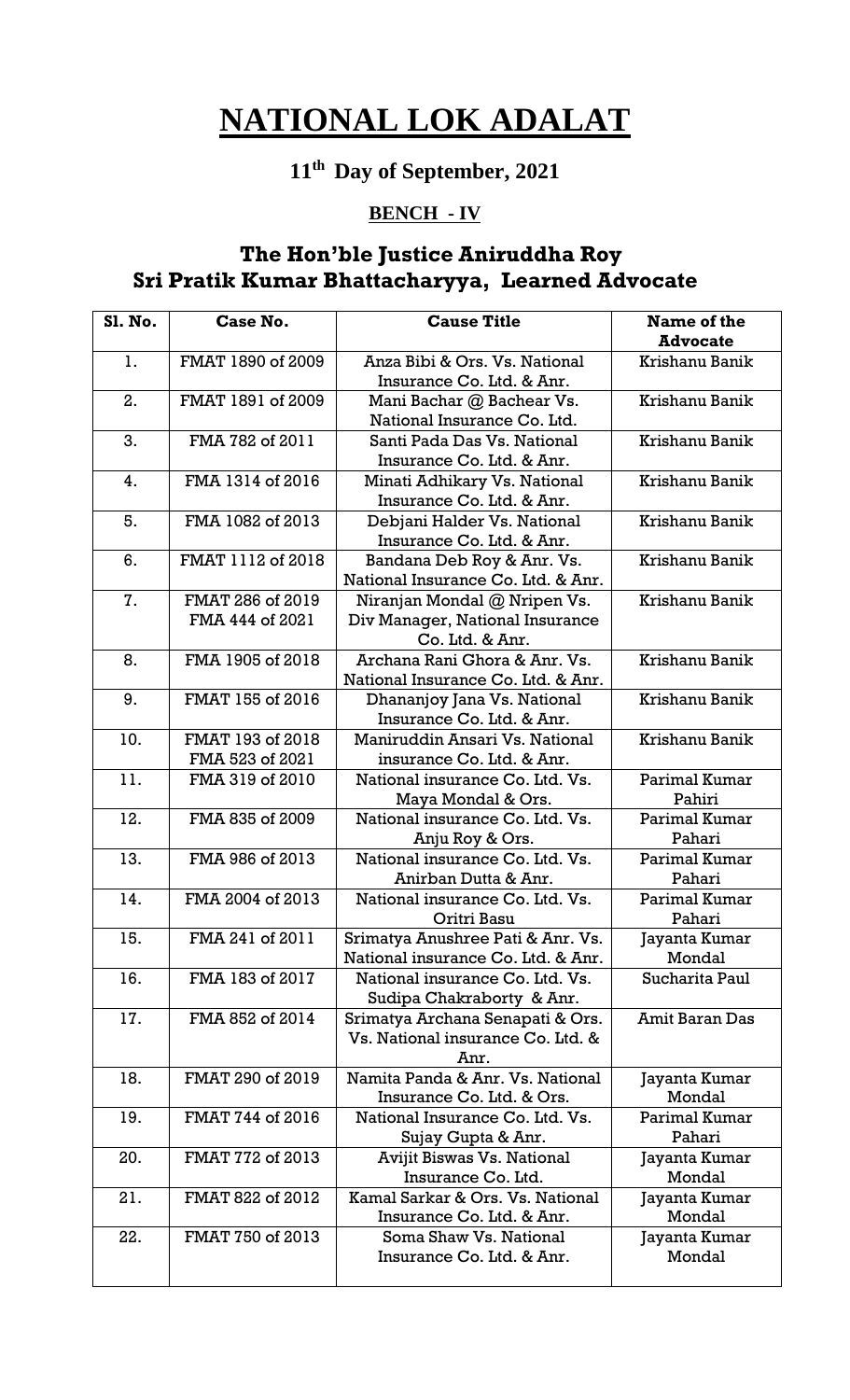| 23. | FMA 564 of 2017   | National Insurance Co. Ltd. Vs.                                | Arabinda Kundu   |
|-----|-------------------|----------------------------------------------------------------|------------------|
|     | COT 115 of 2018   | Durjodhan Barman & Ors.                                        |                  |
| 24. | FMA 87 of 2009    | National Insurance Co. Ltd. Vs.                                | Parimal Kumar    |
|     | COT 38 of 2008    | Gopa Modak & Ors.                                              | Pahari           |
| 25. | FMA 50 of 2008    | National Insurance Co. Ltd. Vs.                                | Parimal Kumar    |
|     | COT 2437 of 2006  | Munia Oraon                                                    | Pahari           |
|     |                   |                                                                |                  |
| 26. | FMA 89 of 2009    | National Insurance Co. Ltd. Vs.                                | Parimal Kumar    |
|     | COT 37 of 2008    | Aloka Roy & Ors.                                               | Pahari           |
| 27. | FMA 86 of 2009    | National Insurance Co. Ltd. Vs.                                | Parimal Kumar    |
|     | COT 39 of 2008    | Dipa Chakraborty & Ors.                                        | Pahari           |
| 28. | FMA 88 of 2009    | National Insurance Co. Ltd. Vs.                                | Parimal Kumar    |
|     | COT 36 of 2008    | Parashmoni Kundu & Ors.                                        | Pahari           |
| 29. | FMAT 474 of 2021  | Ajima Bibi & Ors. Vs. National                                 | Jayanta Banerjee |
|     |                   | Insurance Co. Ltd. & Anr.                                      |                  |
| 30. | FMA 1044 of 2013  | Smt. Shyamali Biswas & Ors. Vs.                                | Jayanta Banerjee |
|     |                   | National Insurance Co. Ltd. & Anr.                             |                  |
| 31. | FMA 661 of 2016   | Chanu Debi Ray Vs. National                                    | Rakib Hussain    |
|     |                   | Insurance Co. Ltd. & Anr.                                      |                  |
| 32. | FMAT 938 of 2015  | Ranju Sharma & Anr. Vs. National                               | Rakib Hussain    |
|     |                   | Insurance Co. Ltd. & Anr.                                      |                  |
| 33. | FMA 2875 of 2016  | National Insurance Co. Ltd. Vs.                                | Parimal Kumar    |
|     |                   | Atahar Sk. Ors.                                                | Pahari           |
| 34. | FMA 13 of 2012    | Smt. Padda Majhi & Ors. Vs. D.M,                               | Anupam Hajra     |
|     |                   | National Insurance Co. Ltd. & Anr.                             |                  |
| 35. | FMA 1045 of 2013  | Sulekha Singh @ Singha & Ors.                                  | Jayanta Banerjee |
|     |                   | Vs. National Insurance Co. Ltd. &                              |                  |
|     |                   | Anr.                                                           |                  |
| 36. | FMA 1146 of 2010  | Baban Hazra & Ors. Vs. National                                | Anupama Hajari   |
|     |                   | Insurance Co. Ltd. & Anr.                                      |                  |
| 37. | FMA 900 of 2013   | Ashoka Mondal & Ors. Vs.                                       | Jayanta Banerjee |
|     |                   | National Insurance Co. Ltd. & Anr.                             |                  |
| 38. | FMAT 1035 of 2014 | National Insurance Co. Ltd. Vs.                                | Parimal Kumar    |
|     | COT 59 of 2015    | Rathin Chowdhury                                               | Pahari           |
| 39. | FMA 727 of 2016   | National Insurance Co. Ltd. Vs.                                | Sanjoy Paul      |
|     | COT 29 of 2018    | Namita Mallick & Ors.                                          |                  |
| 40. | FMA 315 of 2016   | National Insurance Co. Ltd. Vs.                                | Afroz Alam       |
|     |                   | Tapati Singh & Ors.                                            |                  |
| 41. | FMA 4 of 2021     | National Insurance Co. Ltd. Vs.                                | Rajesh Singh     |
|     |                   | Saloni Sarogi                                                  |                  |
| 42. | FMAT 272 of 2015  | National Insurance Co. Ltd. Vs.                                | Rajesh Singh     |
|     |                   | Archana Maity & Ors.                                           |                  |
| 43. | FMA 1889 of 2018  | National Insurance Co. Ltd. Vs.                                | Kisen Kumar      |
|     |                   | Malati Bhattacharjee & Ors.                                    | Agarwal          |
| 44. | FMAT 619 of 2019  | National Insurance Co. Ltd. Vs.                                | Rajesh Singh     |
|     |                   | Kakali Samanta & Ors.                                          |                  |
| 45. | FMA 621 of 2019   | National Insurance Co. Ltd. Vs.                                | Parimal Kumar    |
|     |                   | Sabina Khatun & Ors.                                           | Pahari           |
| 46. | FMAT 1184 of 2019 | Sougata Sahoo @ Saugata Sahoo                                  | Subhankar Mondal |
|     | FMA 723 of 2021   | Vs. National Insurance Co. Ltd. &                              |                  |
|     |                   | Anr.                                                           |                  |
| 47. | FMAT 1339 of 2019 | Sumita Manna & Ors. Vs. National                               | Subhankar Mondal |
|     |                   | Insurance Co. Ltd. & Anr.                                      |                  |
| 48. | FMA 272 of 2021   |                                                                | Subhankar Mondal |
|     |                   | Sagir Ahmed Siddique Vs.<br>National Insurance Co. Ltd. & Anr. |                  |
|     |                   |                                                                | Subhankar Mondal |
| 49. | FMAT 360 of 2021  | Tapasi Bera & Anr. Vs. National                                |                  |
|     |                   | Insurance Co. Ltd. & Anr.                                      |                  |
| 50. | FMAT 394 of 2021  | Pratima Adhikary & Anr. Vs.                                    | Subhankar Mondal |
|     |                   | National Insurance Co. Ltd. & Anr.                             |                  |
|     |                   |                                                                |                  |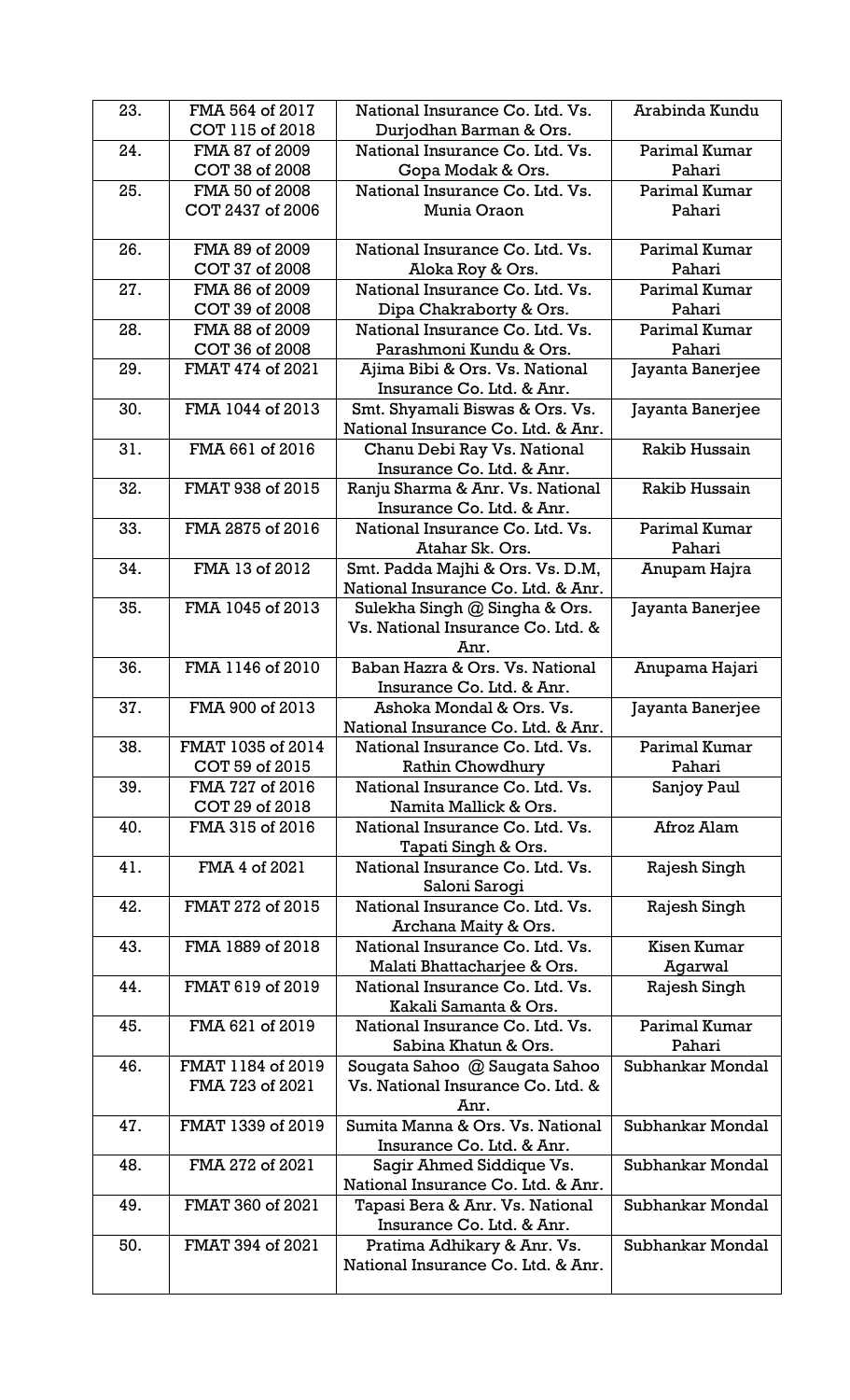| 51. | FMAT 392 of 2021         | Rekha Rani Samanta Vs. National<br>Insurance Co. Ltd. & Anr.                                    | Subhankar Mondal        |
|-----|--------------------------|-------------------------------------------------------------------------------------------------|-------------------------|
| 52. | FMAT 496 of 2021         | Mrinal Ghosh Vs. National<br>Insurance Co. Ltd. & Anr.                                          | Subhankar Mondal        |
| 53. | FMA 1025 of 2018         | Marjina Bibi & Anr. Vs. National<br>Insurance Co. Ltd. & Anr.                                   | Sima Ghosh              |
| 54. | FMAT 99 of 2016          | Sanaka Bagdi & Ors. Vs. National<br>Insurance Co. Ltd. & Anr.                                   | Sima Ghosh              |
| 55. | FMA 928 of 2015          | Halena Bewa & Ors. Vs. National<br>Insurance Co. Ltd. & Ors.                                    | Sujit Saha              |
| 56. | FMA 359 of 2011          | Angura Begam Vs. National<br>Insurance Co. Ltd. & Ors.                                          | Krishanu Banik          |
| 57. | FMAT 495 of 2015         | Karabi Bhattacharjee @<br>Bhattachartya Vs. National                                            | Amit Ranjan Roy         |
|     | With<br>FMAT 341 of 2015 | Insurance Co. Ltd. & Anr.                                                                       | Kanak Kiran             |
|     |                          | National Insurance Co. Ltd. Vs.<br>Karabi Bhattacharjee & Ors.                                  | Bandopadhyay            |
| 58. | FMAT 789 of 2017         | Kajal Ray @ Roy & Ors. Vs.<br>National Insurance Co. Ltd. & Anr.                                | Saidur Rahaman          |
| 59. | FMAT 799 of 2019         | Pradip Dutta @ Datta Vs. National<br>Insurance Co. Ltd. & Anr.                                  | Saidur Rahaman          |
| 60. | FMAT 399 of 2020         | <b>Supratim Seal National Insurance</b><br>Co. Ltd. & Anr.                                      | Saidur Rahaman          |
| 61. | FMAT 400 of 2020         | Ashim Kumar Dey Vs. National<br>Insurance Co. Ltd. & Ors.                                       | Saidur Rahaman          |
| 62. | FMAT 503 of 2020         | Rashida Parveen Vs. National<br>Insurance Co. Ltd. & Anr.                                       | Saidur Rahaman          |
| 63. | FMAT 397 of 2020         | Md. Sakil Vs. National Insurance<br>Co. Ltd. & Anr.                                             | Saidur Rahaman          |
| 64. | FMA 636 of 2021          | National Insurance Co. Ltd. Vs.<br>Md. Saiful Islam Gazi @ Saiful<br>Gazi @ Sariful Gazi & Anr. | Rajesh Singh            |
| 65. | FMAT 958 of 2014         | National Insurance Co. Ltd. Vs.<br>Sufina Biswas & Ors.                                         | <b>KKDas</b>            |
| 66. | FMAT 594 of 2019         | Alahhdi Saren & Ors. Vs. National<br>Insurance Co. Ltd. & Anr.                                  | Jayanta Kumar<br>Mondal |
| 67. | FMA 1034 of 2017         | National Insurance Co. Ltd. Vs.<br>Anita Biswas & Ors.                                          | Parimal Kumar<br>Pahari |
| 68. | FMA 1433 of 2018         | National Insurance Co. Ltd. Vs.<br>Pinki Nag & Ors.                                             | Deb Narayan Roy         |
| 69. | FMA 1759 of 2014         | National Insurance Co. Ltd. Vs.<br>Archana Ghosh & Ors.                                         | Rajesh Singh            |
| 70. | FMA 1442 of 2014         | Sova Dey & Ors. Vs. National<br>Insurance Co. Ltd. & Anr.                                       | Krishanu Banik          |
| 71. | FMAT 175 of 2016         | Madhuri Pal Vs. National<br>Insurance Co. Ltd. & Anr.                                           | Krishanu Banik          |
| 72. | FMAT 19 of 2018          | Bijan Majumder Vs. National<br>insurance Co. Ltd. & Anr.                                        | Jayanta Banerjee        |
| 73. | FMA 1546 of 2017         | National Insurance Co. Ltd. Vs.<br>Jalal $@$ Md. Jalal $@$ Md.<br>Jalaluddin                    | Saibalendu<br>Bhowmick  |
| 74. | FMAT 1238 of 2016        | National Insurance Co. Ltd. Vs.<br>Jagannath Mardi @ Jaganath @<br>Jagarnath Marandi & Anr.     | Saibalendu<br>Bhowmick  |
| 75. | FMAT 84 of 2017          | National Insurance Co. Ltd. & Ors.<br>Vs. Purnima Singh @ Purnima<br>Singha & Ors.              | Saibalendu<br>Bhowmick  |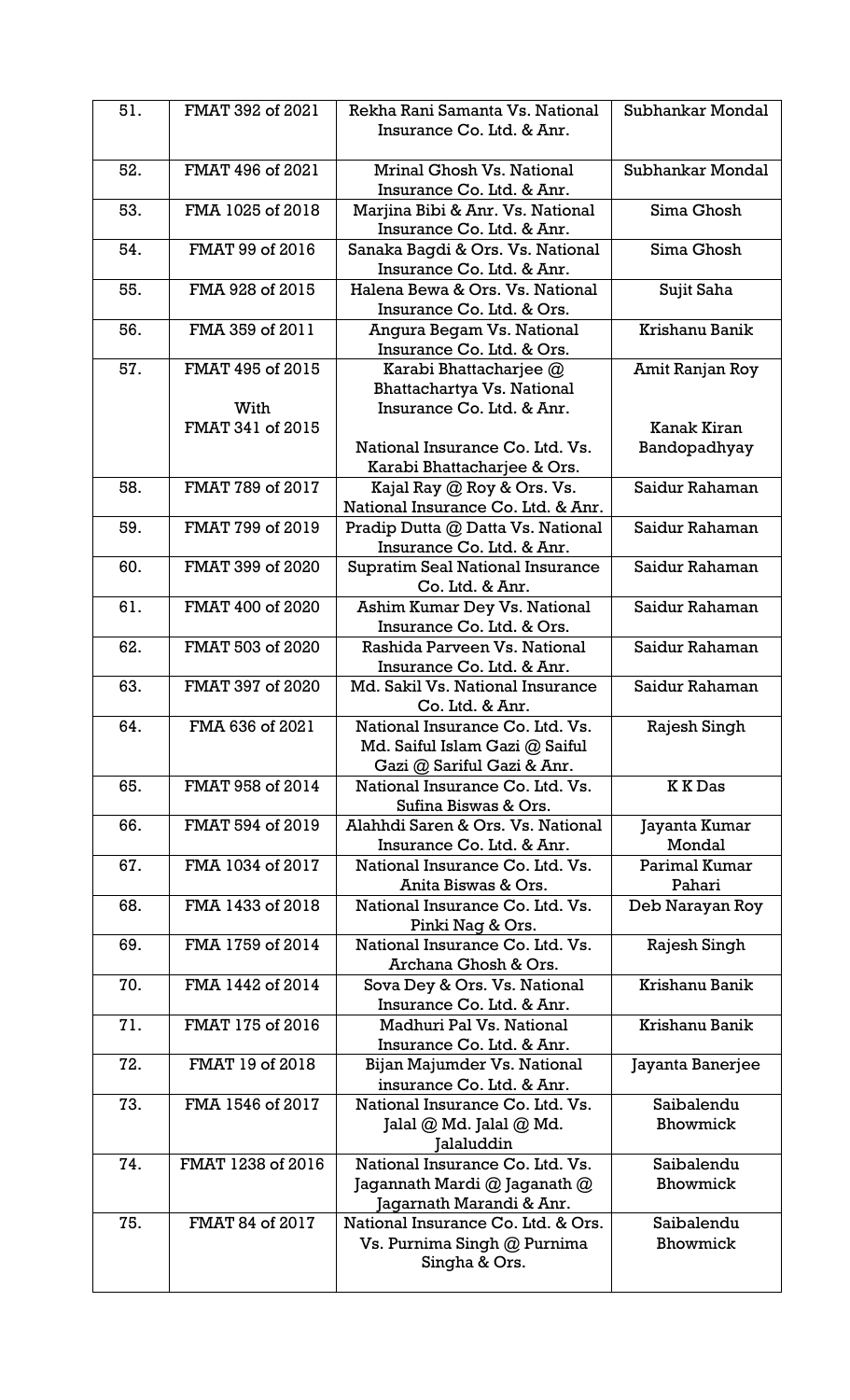| 76. | FMAT 193 of 2021  | Pratima Ray & Ors. Vs. National    | Sandip           |
|-----|-------------------|------------------------------------|------------------|
|     |                   | Insurance Co. Ltd. & Anr.          | Bandopadhyay     |
| 77. | FMAT 609 of 2018  | Umravati Devi Vs. National         | Rakib Hussain    |
|     |                   | Insurance Co. Ltd. & Anr.          |                  |
| 78. | FMA 2022 of 2018  | Manirajjaman @ Milan Mallick       | Jayanta Banerjee |
|     |                   | Vs. National Insurance Co. Ltd. &  |                  |
|     |                   | Anr.                               |                  |
| 79. | FMAT 308 of 2019  | Archana Santra & Ors. Vs.          | Dhananjay Nayek  |
|     |                   | National Insurance Co. Ltd. & Anr. |                  |
| 80. | FMAT 322 of 2019  | Tanjila Bibi & Ors. Vs. National   | Dhananjay Nayek  |
|     | FMAT 323 of 2019  | Insurance Co. Ltd. & Anr.          |                  |
| 81. | FMA 1553 of 2019  | Mamtaz Bibi & Ors. Vs. National    | Dhananjay Nayek  |
|     |                   | Insurance Co. Ltd. & Anr.          |                  |
| 82. | FMAT 582 of 2019  | Sankari Rani Panja @ Sankari       | Dhananjay Nayek  |
|     |                   | Panja & Anr. Vs. National          |                  |
|     |                   | Insurance Co. Ltd. & Anr.          |                  |
| 83. | FMAT 309 of 2019  | Suchitra Majumder & Ors. Vs.       | Dhananjay Nayek  |
|     |                   | National Insurance Co. Ltd. & Anr. |                  |
| 84. | FMAT 136 of 2019  | Firoja Bibi & Ors. Vs. National    | Dhananjay Nayek  |
|     |                   | Insurance Co. Ltd. & Anr.          |                  |
|     |                   |                                    |                  |
| 85. | FMAT 893 of 2018  | Supriti Pramanik & Ors. Vs.        | Dhananjay Nayek  |
|     |                   | National Insurance Co. Ltd. & Anr. |                  |
| 86. | FMAT 138 of 2019  | Subhadra Maiti @ Subhadra          | Dhananjay Nayek  |
|     |                   | Maity (Das) & Ors. Vs. National    |                  |
|     |                   | Insurance Co. Ltd. & Anr.          |                  |
| 87. | FMA 762 of 2021   | Sankari Dalapati & Ors. Vs.        | Dhananjay Nayek  |
|     |                   | National Insurance Co. Ltd. & Anr. |                  |
| 88. | FMAT 455 of 2021  | Dipa Dhara Vs. National            | Jayanta Banerjee |
|     |                   | Insurance Co. Ltd. & Ors.          |                  |
| 89. | FMA 314 of 2021   | Pallabi Saha Vs. National          | Jayanta Banerjee |
|     |                   | Insurance Co. Ltd. & Ors.          |                  |
| 90. | FMAT 1036 of 2018 | Chiranjit Ghosh Vs. National       | Jayanta Banerjee |
|     |                   | Insurance Co. Ltd. & Anr.          |                  |
| 91. | FMA 113 of 2021   | Dipak Ghosh Vs. National           | Jayanta Banerjee |
|     |                   | Insurance Co. Ltd. & Anr.          |                  |
| 92. | FMAT 527 of 2021  | Smt. Eti Mukherjee & Anr. Vs.      | Subhankar Mondal |
|     |                   | National Insurance Co. Ltd. & Anr. |                  |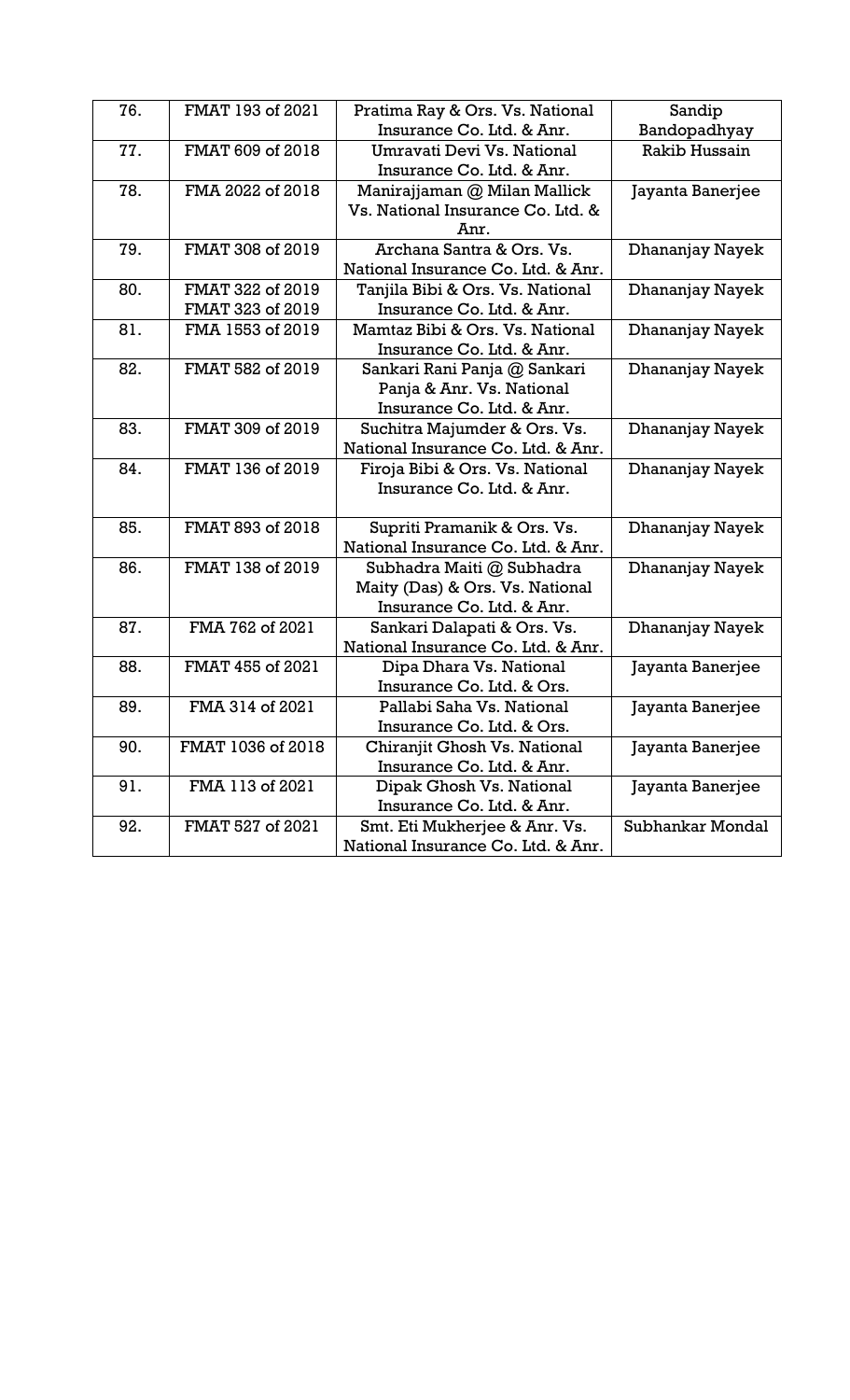### **11th Day of September, 2021**

#### **BENCH - V**

### **The Hon'ble Justice Sugato Majumdar Sri Vipul Kundalia, Learned Advocate**

| Sl. No. | Case No.          | <b>Cause Title</b>                                                | Name of the                     |
|---------|-------------------|-------------------------------------------------------------------|---------------------------------|
|         |                   |                                                                   | <b>Advocate</b>                 |
| 1.      | FMAT 545 of 2017  | Ajeda Bibi Vs. New India                                          | Saidur Rahaman                  |
|         |                   | Assurance Co. Ltd. & Anr.                                         |                                 |
| 2.      | FMAT 502 of 2020  | Rekha Gope & Ors. Vs. New India                                   | Amit Ranjan Roy                 |
|         |                   | Assurance Co. Ltd. & Anr.                                         |                                 |
| 3.      | FMA 785 of 2011   | Abdul Sahid Vs. New India                                         | Krishanu Banik                  |
|         |                   | Assurance Co. Ltd. & Anr.                                         |                                 |
| 4.      | FMA 1381 of 2013  | Mithu Dutta & Ors. Vs. New India                                  | Amit Ranjan Roy                 |
|         |                   | Assurance Co. Ltd. & Anr.                                         |                                 |
| 5.      | FMA 3098 of 2013  | New India Assurance Co. Ltd. Vs.                                  | <b>KKDas</b>                    |
|         |                   | Smt. Rama Sarkar & Ors.                                           |                                 |
| 6.      | FMA 771 of 2009   | New India Assurance Co. Ltd. Vs.                                  | Parimal Kumar                   |
|         |                   | Mangla Poddar & Ors.                                              | Pahari                          |
| 7.      | FMAT 600 of 2012  | New India Assurance Co. Ltd. Vs.                                  | <b>KKDas</b>                    |
|         |                   | Parbati Charan Mondal @ Parbati                                   |                                 |
|         |                   | Mondal & Anr.                                                     |                                 |
| 8.      | FMA 882 of 2012   | New India Assurance Co. Ltd. Vs.                                  | Saibalendu                      |
|         |                   | Mousami Paul & Ors.                                               | Bhowmik                         |
| 9.      | FMAT 1228 of 2017 | New India Assurance Co. Ltd. Vs.                                  | Parimal Kumar                   |
|         |                   | Smt. Mira Devi & Ors.                                             | Pahari                          |
| 10.     | FMA 455 of 2013   | Ajay Ojha Vs. New India                                           | Krishanu Banik                  |
|         |                   | Assurance Co. Ltd. & Anr.                                         |                                 |
| 11.     | FMA 753 of 2009   | New India Assurance Co. Ltd. Vs.                                  | Saibalendu                      |
|         |                   | Gautam Das & Anr.                                                 | Bhowmick                        |
| 12.     | FMA 863 of 2009   | New India Assurance Co. Ltd. Vs.                                  | Saibalendu                      |
|         |                   | Pulin Sardar & Anr.                                               | Bhowmick                        |
| 13.     | FMA 1555 of 2008  | New India Assurance Co. Ltd. Vs.                                  | Parimal Kumar                   |
|         |                   | Raju Dutta & Ors.                                                 | Pahari                          |
| 14.     | FMAT 1286 of 2008 | New India Assurance Co. Ltd. Vs.                                  | Parimal Kumar                   |
|         |                   | Rupali Debnath & Ors.                                             | Pahari                          |
| 15.     | FMA 1197 of 2013  | New India Assurance Co. Ltd. Vs.                                  | <b>KKDas</b>                    |
|         |                   | Sabita Kerkatta & Ors.                                            |                                 |
| 16.     | FMA 3290 of 2013  | New India Assurance Co Ltd. Vs.                                   | Rajesh Singh                    |
|         |                   | Abhijit Ghosh & Anr.                                              |                                 |
| 17.     | FMA 671 of 2016   | Murshida Khatun vs. United India                                  | Krishanu Banik                  |
|         |                   | Insurance Co. Ltd.                                                |                                 |
| 18.     | FMAT 191 of 2021  | Sangita Adhikary & Anr. vs.                                       | Sandip                          |
|         | FMA 573 of 2021   | United India Insurance Co. Ltd. &<br>Anr.                         | Bandopadhyay                    |
|         |                   |                                                                   |                                 |
| 19.     | FMAT 508 of 2020  | Anita Singha & Ors. Vs. United<br>India Insurance Co. Ltd. & Anr. | Sandip                          |
| 20.     | FMAT 255 of 2021  | Tumpa Chakraborty & Ors. vs.                                      | Bandopadhyay<br>Amit Ranjan Roy |
|         |                   | United India Insurance Co. Ltd. &                                 |                                 |
|         |                   | Anr.                                                              |                                 |
| 21.     | FMAT 224 of 2021  | Urmila Mondal @ Mila Mondal &                                     | Amit Ranjan Roy                 |
|         |                   | Ors. vs. United India Insurance                                   |                                 |
|         |                   | Co. Ltd. & Anr.                                                   |                                 |
|         |                   |                                                                   |                                 |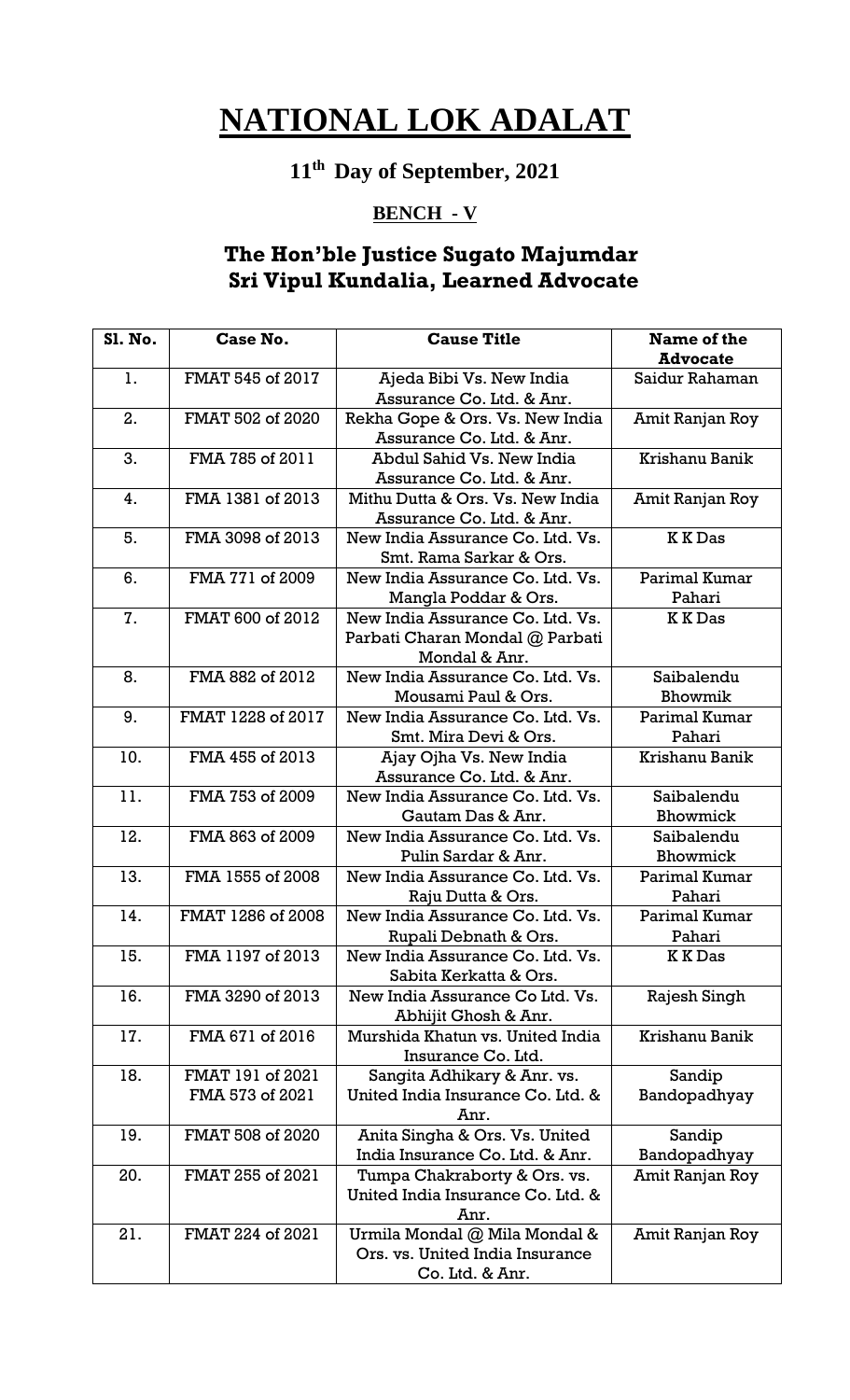| 22. | FMA 3343 of 2015                     | Jayanti Bagdi & Ors. vs. United<br>India Insurance Co. Ltd. & Anr.                           | Krishanu Banik           |
|-----|--------------------------------------|----------------------------------------------------------------------------------------------|--------------------------|
| 23. | FMAT 510 of 2021                     | Anjali Ojha & Ors. vs. United                                                                | Krishanu Banik           |
| 24. | FMAT 393 of 2021                     | India Insurance Co. Ltd. & Anr.<br>Aparupa Bera & Anr. vs. United                            | Subhankar Mondal         |
|     |                                      | India Insurance Co. Ltd. & Anr.                                                              |                          |
| 25. | FMAT 74 of 2021                      | Jinnat Sk. vs. United India<br>Insurance Co. Ltd. & Anr.                                     | <b>Muktokesh Das</b>     |
| 26. | FMAT 271 of 2021                     | Bapi Mondal vs. United India<br>Insurance Co. Ltd. & Anr.                                    | Saidur Rahaman           |
| 27. | FMA 468 of 2020                      | Sk. Luthaphar @ Lutaphar Seikh<br>@ Sk. Lutfar vs. United India<br>Insurance Co. Ltd. & Ors. | Krishanu Banik           |
| 28. | FMA 373 of 2019                      | Rina Biswas & Anr. vs. United<br>India Insurance Co. Ltd. & Ors.                             | Saidur Rahaman           |
| 29. | FMAT 92 of 2020                      | Kisku Mainu Murmu vs. United                                                                 | Sandip                   |
|     | FMA 139 of 2021                      | India Insurance Co. Ltd.                                                                     | Bandopadhyay             |
| 30. | FMAT 496 of 2020                     | Biman Dhara @ Biman Kumar<br>Dhara vs. United India Insurance<br>Co. Ltd.                    | Amit Ranjan Roy          |
| 31. | FMAT 453 of 2020<br>FMA 114 of 2021  | Kailash Roy & Ors. vs. Anjana<br>Biswas & Anr.                                               | Soujanya<br>Bandopadhyay |
| 32. | FMAT 256 of 2020                     | Shukla Kundu & Anr. vs. United                                                               | <b>Muktokesh Das</b>     |
|     | FMA 25 of 2021                       | India Insurance Co. Ltd. & Anr.                                                              |                          |
| 33. | FMAT 394 of 2020                     | Naren Routh & Anr vs. United<br>India Insurance Co. Ltd. & Anr.                              | Saidur Rahaman           |
| 34. | FMAT 374 of 2020                     | Ananta Barman vs. United India<br>Insurance Co. Ltd. & Anr.                                  | Krishanu Banik           |
| 35. | FMAT 1268 of 2019<br>FMA 358 of 2021 | Surendar Kaur Singh vs. United<br>India Insurance Co. Ltd. & Anr.                            | Subhankar Mondal         |
| 36. | FMAT 1267 of 2019<br>FMA 217 of 2021 | Sima Mondal & Ors. vs. United<br>India Insurance Co. Ltd. & Anr.                             | Subhankar Mondal         |
| 37. | FMAT 1030 of 2018                    | Krishna Rani Jana & Anr. vs.<br>United India Insurance Co. Ltd. &<br>Anr.                    | Dhananjay Nayek          |
| 38. | FMAT 137 of 2019                     | Shantilata Jana & Ors. vs. United<br>India Insurance Co. Ltd. & Anr.                         | Dhananjay Nayek          |
| 39. | FMAT 904 of 2019                     | Dhurjuti Sahu vs. United India<br>Insurance Co. Ltd.                                         | No Record Found          |
| 40. | FMAT 311 of 2019                     | Rina Chetri & Ors. vs. United<br>India Insurance Co. Ltd. & Anr.                             | Dhananjay Nayek          |
| 41. | FMAT 889 of 2018                     | Minati Nayek & Ors. vs. United<br>India Insurance Co. Ltd. & Anr                             | Dhananjay Nayek          |
| 42. | FMAT 238 of 2019                     | Rajib Das vs. United India<br>Insurance Co. Ltd. & Anr.                                      | Saidur Rahaman           |
| 43. | FMAT 1338 of 2019<br>FMA 134of 2021  | Maleka Bibi & Ors. vs. United<br>India Insurance Co. Ltd. & Anr.                             | Subhankar Mondal         |
| 44. | FMAT 1633 of 2009                    | Tapan Kha @ Tapan Das vs.<br>United India Insurance Co. Ltd. &<br>Anr.                       | Amit Ranjan Roy          |
| 45. | FMAT 1801 of 2009                    | Bajhiria Devi vs. United India<br>Insurance Co. Ltd. & Anr                                   | Amit Ranjan Roy          |
| 46. | FMAT 1324 of 2019                    | Amar Ghosh vs. United India<br>Insurance Co. Ltd. & Anr.                                     | Saidur Rahaman           |
| 47. | FMAT 1330 of 2019<br>FMA 221 of 2021 | Saikat Mitra vs. United India<br>Insurance Co. Ltd. & Ors.                                   | Saidur Rahaman           |
| 48. | FMAT 1312 of 2019                    | Laxmi Gowala vs. United India<br>Insurance Co. Ltd.                                          | <b>Muktokesh Das</b>     |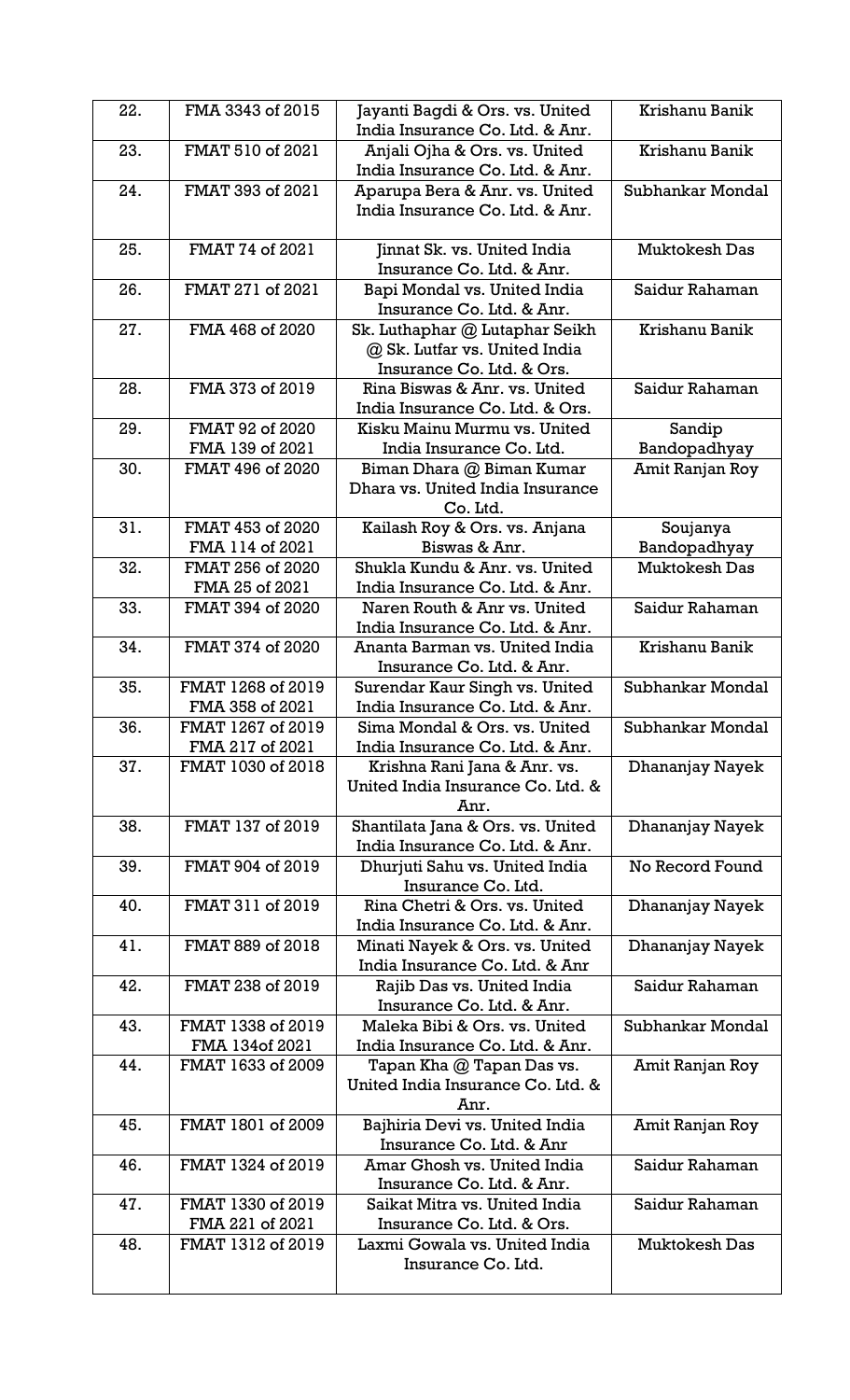| 49. | FMA 467 of 2020                      | Shefali Sarkar (Paul) & Ors. vs.<br>United India Insurance Co. Ltd. &<br>Anr.             | Saidur Rahaman          |
|-----|--------------------------------------|-------------------------------------------------------------------------------------------|-------------------------|
| 50. | FMAT 721 of 2017                     | Manash Mondal vs. United India<br>Insurance Co. Ltd. & Ors.                               | Amit Ranjan Roy         |
| 51. | FMAT 565 of 2019<br>FMA 286 of 2021  | Krishna Das & Ors. vs. United<br>India Insurance Co. Ltd. & Anr.                          | Amit Ranjan Roy         |
| 52. | FMAT 50 of 2019                      | Namita Majumdar & Ors. vs.<br>United India Insurance Co. Ltd. &<br>Anr.                   | Krishanu Banik          |
| 53. | FMA 1000 of 2018                     | Nepal Das vs. United India<br>Insurance Co. Ltd.                                          | Krishanu Banik          |
| 54. | FMAT 1133 of 2019<br>FMA 476 of 2021 | Gulsan & Anr. vs. United India<br>Insurance Co. Ltd. & Anr.                               | Saidur Rahaman          |
| 55. | FMAT 743 of 2017                     | Jugal Mondal & Ors. vs. United<br>India Insurance Co. Ltd. & Anr.                         | Sima Ghosh              |
| 56. | FMA 238 of 2011<br>With              | United India Insurance Co. Ltd.<br>Vs. Pradip Roy & Ors.                                  | Parimal Kumar<br>Pahari |
|     | FMA 708 of 2011                      | Pradip Roy & Anr. Vs. United<br>India Insurance Co. Ltd. & Ors.                           | Jayanta Banerjee        |
| 57. | FMA 142 of 2013                      | United India Insurance Co. Ltd.<br>Vs. Gouri Sankar Das & Ors.                            | Parimal Kumar<br>Pahari |
| 58. | FMA 3984 of 2014                     | United India Insurance Co. Ltd.<br>Vs. Smt. Bulu Badyakar & Ors                           | Parimal Kumar<br>Pahari |
| 59. | FMA 3388 of 2014                     | United India Insurance Co. Ltd.<br>Vs. Arati Bera & Ors.                                  | Sanjoy Paul             |
| 60. | FMA 973 of 2006                      | Ranjit Kumar Kundu & Ors. Vs.<br>United India Insurance Co. Ltd.                          | Krishanu Banik          |
| 61. | FMAT 4600 of 2006                    | Sk Jaker Ali Vs. United India<br>Insurance Co. Ltd.                                       | Krishanu Banik          |
| 62. | FMA 1451 of 2014                     | Smt. Bulbul Kundu & Ors. Vs.<br>United India Insurance Co. Ltd.                           | Krishanu Banik          |
| 63. | FMA 560 of 2011                      | Maya Bera & Ors. Vs. United India<br>Insurance Co. Ltd. & Anr.                            | Krishanu Banik          |
| 64. | FMAT 557 of 2017<br>CAN 9365 of 2017 | Kalyani Gharai & Ors. Vs. United<br>India Insurance Co. Ltd. & Anr.                       | Krishanu Banik          |
| 65. | FMA 715 of 2015                      | Gita Rani Mondal & Ors. Vs.<br>United India Insurance Co. Ltd.                            | Krishanu Banik          |
| 66. | FMA 2875 of 2013                     | Anup Karketta Vs. United India<br>Insurance Co. Ltd.& Anr.                                | Krishanu Banik          |
| 67. | FMA 213 of 2002                      | Gour Das & Anr. Vs. United India<br>Insurance Co. Ltd.                                    | Krishanu Banik          |
| 68. | FMA 261 of 2003                      | Wasira Begum & Ors. Vs. United<br>India Insurance Co. Ltd.                                | Krishanu Banik          |
| 69. | FMAT 622 of 2011                     | Mithu Das Vs. United India<br>Insurance Co. Ltd. & Anr.                                   | Krishanu Banik          |
| 70. | FMAT 843 of 2005                     | Sk. Abdul Kuddus Vs. United<br>India Insurance Co. Ltd.                                   | Krishanu Banik          |
| 71. | FMA 969 of 2013                      | Ranjusree Dhara @ Ramjushri<br>Dhara & Ors. Vs. United India<br>Insurance Co. Ltd. & Anr. | Sanchita Ghosh          |
| 72. | FMA 450 of 2013                      | Uttam Kumar Bhunya @ Uttam<br>Bhunya Vs. United India<br>Insurance Co. Ltd.& Ors.         | Krishanu Banik          |
| 73. | FMA 464 of 2012                      | United India Insurance Co. Ltd.<br>Vs. Shila Devi @ Shila Sharma &<br>Ors.                | Sanjay Paul             |